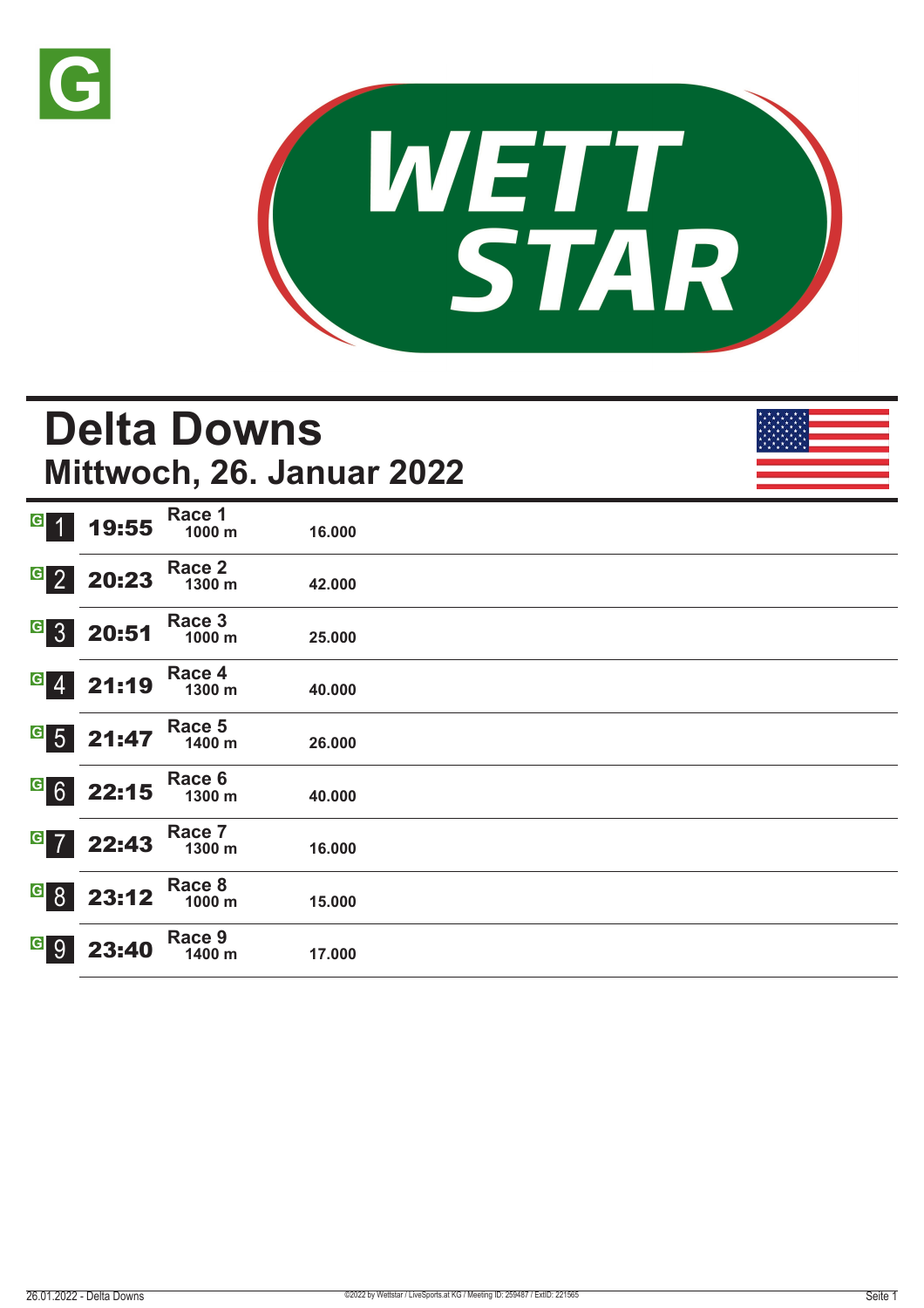| 26.01.2022 - Delta Downs                                                                                                                                                                                                                                                          |                                                                               |                                                                                                                                                                                                                                             |                                                                            | Rennen#9                                                                                                                                                                                                                                         |                                                                                                                                          |                                                                                                                                                                                                     |                                                                                                                   |                                                                                                                 |                                                                                                                                                                                                                                                        | Seite 2                               |
|-----------------------------------------------------------------------------------------------------------------------------------------------------------------------------------------------------------------------------------------------------------------------------------|-------------------------------------------------------------------------------|---------------------------------------------------------------------------------------------------------------------------------------------------------------------------------------------------------------------------------------------|----------------------------------------------------------------------------|--------------------------------------------------------------------------------------------------------------------------------------------------------------------------------------------------------------------------------------------------|------------------------------------------------------------------------------------------------------------------------------------------|-----------------------------------------------------------------------------------------------------------------------------------------------------------------------------------------------------|-------------------------------------------------------------------------------------------------------------------|-----------------------------------------------------------------------------------------------------------------|--------------------------------------------------------------------------------------------------------------------------------------------------------------------------------------------------------------------------------------------------------|---------------------------------------|
| <b>WANN STARTET IHR PFERD</b>                                                                                                                                                                                                                                                     |                                                                               |                                                                                                                                                                                                                                             |                                                                            |                                                                                                                                                                                                                                                  |                                                                                                                                          |                                                                                                                                                                                                     |                                                                                                                   |                                                                                                                 |                                                                                                                                                                                                                                                        |                                       |
| Abbie Cajun Storm<br>Alhambra Palace<br>Amandas New Man<br><b>Baptism</b><br>Bear Tooth Pass<br><b>Big If True</b><br><b>Black Justice</b><br><b>Bunkie's Song</b><br>Butwaitthere'smore<br>Cabo Sunset<br>Cabot Trail<br>Calico Joe<br>Chicken Or The Eqq<br><b>Dried Pepper</b> | 3<br>5<br>3<br>8<br>$\overline{7}$<br>$\overline{2}$<br>8<br>6<br>8<br>6<br>8 | Far Beyond<br><b>Fast Verdict</b><br>Fire Blaster<br>Frank The Mayor<br>Freudian Sip<br>Getaloadofthis<br>Here Comes Lovie<br>Hot Ten<br>Humphrey<br>Inca Warrior<br>Infinite Solutions<br>Jays Holiday<br>Jus My Imagination<br>Kappa Hill | 6<br>4<br>8<br>9<br>8<br>8<br>5<br>9<br>9<br>9<br>$\overline{7}$<br>3<br>5 | <b>Kellys The Boss</b><br>Kenya Strike<br>Klassy Point<br>Laurieann<br>Liam Skye<br>Lil' Sister Lou<br>Madison Joy<br>Mean American<br>Meant For Me<br>Miss Charlie Sioux<br>Miss Manassas<br>Miss Miracle Girl<br>Mongolian Humor<br>Mr. Curlin | 1<br>5<br>$\overline{7}$<br>$\overline{2}$<br>9<br>$\overline{7}$<br>5<br>6<br>$\sqrt{2}$<br>5<br>$\overline{7}$<br>$\overline{2}$<br>4  | Mr. Paycheck<br>My Anatole<br>Okalani<br>Oneholylion<br>Outlaw <sub>X</sub> .<br>Poppi Is Smiling<br>Queen Bindala<br>Rivetrix<br>Russian Roulette<br>Sadie's Light<br>Sarahs Home<br>Sharp Charlie | <b>Question Authority</b><br>Shanghai Brother                                                                     | 9<br>3<br>$\overline{7}$<br>8<br>4<br>9<br>9<br>2<br>3<br>4<br>3                                                | She's My Priority<br>Shesthecatsmeow<br><b>Silver Chalice</b><br>Sournois<br>Spread The Faith<br>Stone Secret<br>Stop The Friend<br><b>Stormy Sunrise</b><br>Sy Michael<br>Tag Me<br>Takenforgranted<br>Tapalist<br><b>Texas Rule</b><br>That's D 'cat | 5                                     |
| <b>WANN STARTET IHR JOCKEY / FAHRER</b>                                                                                                                                                                                                                                           |                                                                               |                                                                                                                                                                                                                                             |                                                                            |                                                                                                                                                                                                                                                  |                                                                                                                                          |                                                                                                                                                                                                     |                                                                                                                   |                                                                                                                 |                                                                                                                                                                                                                                                        |                                       |
| Alberto Pusac<br>Ashley Broussard<br>Daniel S. Flores<br>Jarred Journet<br>Joel Dominguez<br>Josean Rivera<br>Paulina Ramirez<br>Ty Kennedy                                                                                                                                       | 8<br>3<br>7,8<br>3<br>2,5,8                                                   | 1,5,6,7,9                                                                                                                                                                                                                                   | Alex Birzer<br>C.J. McMahon<br>Jorge Guzman<br>Kevin Roman                 | Devin H. Magnon<br>Jeffery Burningham<br>Thomas L. Pompell<br>Vicente Del-Cid                                                                                                                                                                    | 1,2,5,6,8<br>1,4<br>7,8,9<br>6,9<br>1.6<br>3,4,6,7,9<br>3,4,7,8,9<br>1,2,3,5,7,8,9                                                       |                                                                                                                                                                                                     | Alexander Castillo<br>Casey Fusilier<br>Gerard Melancon<br>Joe Stokes<br>Maria L. Baca<br><b>Timothy Thornton</b> | Jose Andres Guerrero<br><b>Wallynette Rodriguez</b>                                                             | 1,2,5,7,9<br>2.7<br>3,4,8,9<br>4,6<br>1,4,5,7,8,9<br>4,8,9<br>2,5                                                                                                                                                                                      |                                       |
| <b>WANN STARTET IHR TRAINER</b>                                                                                                                                                                                                                                                   |                                                                               |                                                                                                                                                                                                                                             |                                                                            |                                                                                                                                                                                                                                                  |                                                                                                                                          |                                                                                                                                                                                                     |                                                                                                                   |                                                                                                                 |                                                                                                                                                                                                                                                        |                                       |
| Allen Landry<br>Brett A. Brinkman<br>Cortland Harrison<br>Edith A. Mojica<br><b>Greg Tracy</b><br>Jr. Čeburn L. Baker<br>Jr. Patrick Devereux                                                                                                                                     | 4<br>9<br>$\overline{7}$<br>$\overline{A}$<br>5.9<br>3<br>4                   | Andy L. Rogers<br>Carol Constantine<br>Dane Noel<br>Eduardo Ramirez<br>Joel Berndt<br>Jr. Eric D. Nelson<br>Juan A. Larrosa                                                                                                                 |                                                                            | 8<br>1,9<br>6,9<br>4,7<br>2.7.8                                                                                                                                                                                                                  | Benjamin Zeno<br>Chris Richard<br>Darla S. Singh<br><b>Garland Goins</b><br>John Anthony Leblanc<br>Jr. Henry B. Johnson<br>Karl Broberg |                                                                                                                                                                                                     | 1,3,7,9<br>8<br>6<br>5<br>9<br>1.6<br>4.8.9                                                                       | <b>Brent Toups</b><br><b>Clifford Dodson</b><br><b>Eddie Gallaway</b><br>Jr. Henry West<br><b>Keith Charles</b> | Gerald Dale Romero<br>Jose Luis Ramirez                                                                                                                                                                                                                | 3<br>3<br>9<br>5<br>2,5<br>6,9<br>2.9 |

**Lee Thomas 3 Miguel Garcia 1 Randy L. Klopp 8 Robert D. Schultz 8 Ron Faucheux 8 Ronnie Averett 3,5 Ronnie P. Ward 1,6 Rylee Grudzien 7,8,9 Samuel Breaux 4,5,7 Sarah Delany 2,7 Scott Gelner 3 Sr. Dale White 4 Thomas M. Amoss 2 Thomas W. Nixon 5 Tim Dixon 1,6,7,8,9 Timothy E. Martin 1,2**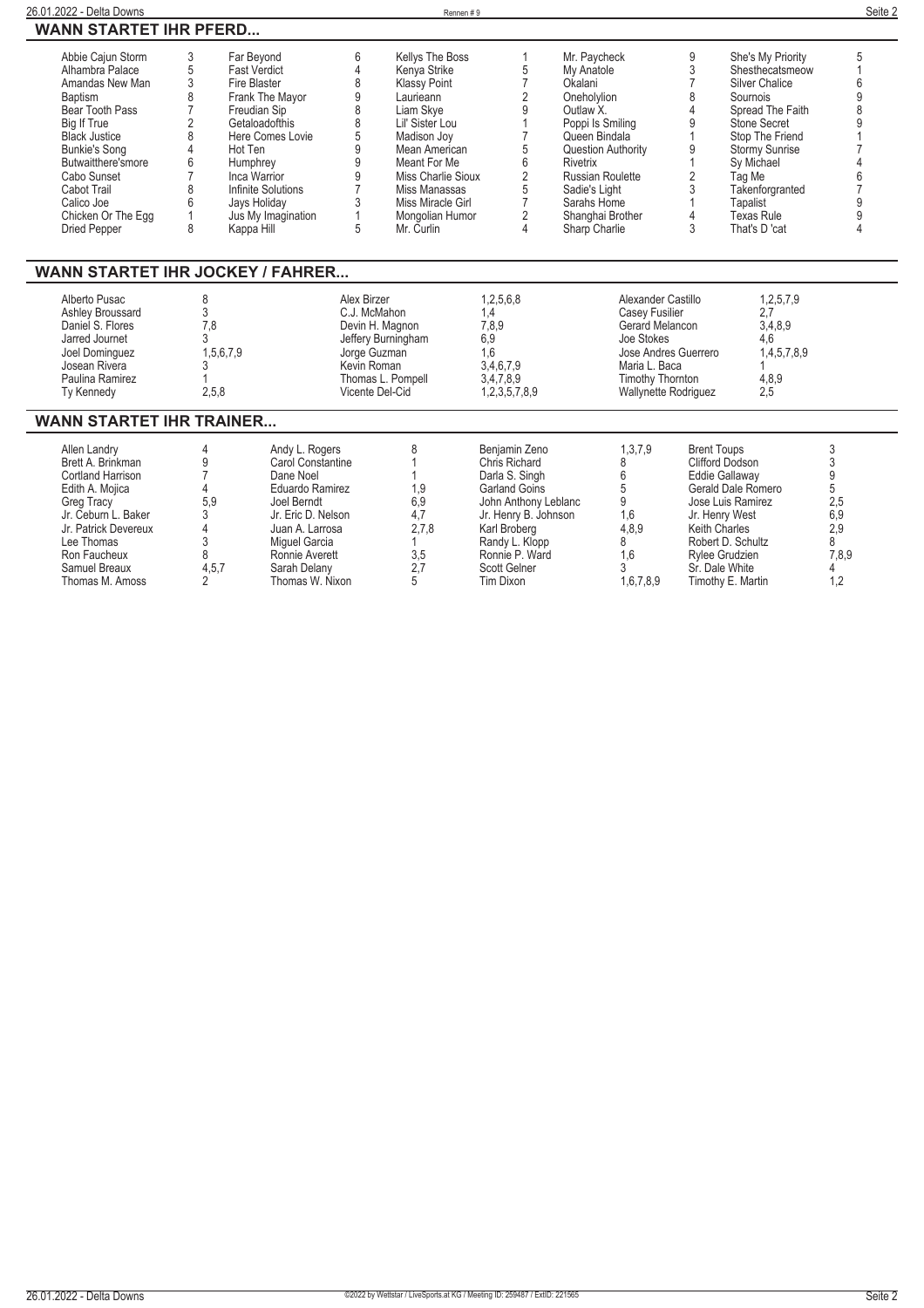**1**<br>1 **19:55**

## **Race 1 Rennpreis: 16.000**

**1000 m 16.000** 

**Flach**

FOR FILLIES AND MARES FOUR YEARS OLD AND UPWARD WHICH HAVE NEVER WON THREE RACES. Weight, 123 lbs.<br>Non-winners Of A Race Since December 26 Allowed 3 lbs. Claiming Price \$5,000 (Condition Eligibility Preferred).

| 1000                    |                                                                        |                                                |                              |              |                                       |                                                                                         |
|-------------------------|------------------------------------------------------------------------|------------------------------------------------|------------------------------|--------------|---------------------------------------|-----------------------------------------------------------------------------------------|
|                         | <b>Rivetrix</b>                                                        |                                                |                              |              |                                       |                                                                                         |
| 1                       | 7j. dunkelbr S (Despite The Odds - L'anch)                             | 29.12 Delta Downs                              | 9                            | 1000         | 47,8 C.J. McMahon                     | Firstslate, Jus My Imagination, Lil' Sister Lo                                          |
|                         | Trainer: Benjamin Zeno                                                 | 11.12 Delta Downs                              | 9                            | 1000         | 33,6 C.J. McMahon                     | Miss Mess, Lil' Sister Lou, Drop O' Chocolat                                            |
| 52.2                    | Besitzer: Christopher Rocio                                            | 20.11 Delta Downs                              | 8                            | 1300         | 12,0 C.J. McMahon                     | Bind Me Up, Flat Out Flirty, Quick Heat                                                 |
|                         |                                                                        | 05.11 Delta Downs                              | 5                            | 1000         | 20,5 Vicente Del-Cid                  | Enduring Peace, Lucky Little Lady, Time For                                             |
| Box: 1<br>ML: 13,0      | <b>Vicente Del-Cid</b>                                                 | 13.10 Delta Downs                              | 4                            | 1300         | 45,2 Emanuel Nieves                   | Isolation, Kellys The Boss, Lucky Little Lady                                           |
|                         | <b>Kellys The Boss</b>                                                 |                                                |                              |              |                                       |                                                                                         |
| $\overline{\mathbf{2}}$ | 4j. kastanie S (Doc N Bubba G - Ausbrook)                              | 18.11 Delta Downs                              | 7                            | 1400         | 8,3 Kevin Roman                       | Dobby Sue, Zydeco Music, Clocked In Tym                                                 |
|                         | Trainer: Ronnie P. Ward                                                | 13.10 Delta Downs                              | $\overline{\mathbf{2}}$      | 1300         | 35,4 Odilon Martinez                  | Isolation, Kellys The Boss, Lucky Little Lady                                           |
| 54.4                    | Besitzer: Kent Gremmels                                                | 21.09 Louisiana Downs                          | 1                            | 1200         | 3.4 Odilon Martinez                   | Kellys The Boss, Natural Jewel, Mo Moneyh                                               |
|                         |                                                                        | 07.09 Louisiana Downs                          | $\overline{7}$               | 1100         | 19,8 Jorge Guzman                     | Lucky Little Lady, Mollys Flyin High, Madam                                             |
| Box: 2<br>ML: 9,0       | <b>Alexander Castillo</b>                                              | 15.08 Louisiana Downs                          | 4                            | 1200         | 5.3 Jorge Guzman                      | Seriously Sassy, Mean American, Kleinmeis                                               |
|                         | <b>Shesthecatsmeow</b>                                                 |                                                |                              |              |                                       |                                                                                         |
| 3                       | 6j. dunkelbr S (Sabercat - Princess Forty One)                         | 08.01 Delta Downs                              | 4                            | 1000         | 11,8 C.J. McMahon                     | Envoys Legacy, Sarahs Home, Sarah Adria                                                 |
|                         | Trainer: Dane Noel                                                     | 27.11 Delta Downs                              | 8                            | 1000         | 12,7 C.J. McMahon                     | Bind On Earth, Lucky Little Lady, Velvet Isle                                           |
| 53.1                    | Besitzer: Terrill Shields                                              | 28.10 Delta Downs                              | 2                            | 1000         | 8,1 Juan Vargas                       | Totally Grace, Shesthecatsmeow, Lil' Sister                                             |
|                         |                                                                        | 21.09 Louisiana Downs                          | $\overline{7}$               | 1100         | 1,5 Jorge Guzman                      | Tuffology, Mandoline Star, Beautifulandwild                                             |
| Box: 3<br>ML: 7,0       | C.J. McMahon                                                           | 06.09 Louisiana Downs                          | 6                            | 1000         | 26,2 Jorge Guzman                     | Tailorbeswift, Hurricane Tizway, Belmar Bea                                             |
|                         | <b>Chicken Or The Egg</b>                                              |                                                |                              |              |                                       |                                                                                         |
| 4                       | 6j. kastanie S (Curlin - Lucky Eggs)                                   | 01.01 Delta Downs                              | 7                            | 1300         | 19,2 Alex Birzer                      | A Wish For Madelyn, Wherethemoneywent,                                                  |
|                         | Trainer: Timothy E. Martin                                             | 11.12 Delta Downs                              | 4                            | 1000         | 12.7 Alex Birzer                      | Miss Mess, Lil' Sister Lou, Drop O' Chocolat                                            |
| 54.4                    | Besitzer: Timothy E. Martin                                            | 12.07 Prairie Meadows                          | $\overline{7}$               | 1200         | 16,2 Kylee Jordan                     | A Girl Like Me, Mingo Magic, A Fast Broad                                               |
|                         |                                                                        | 26.06 Prairie Meadows                          | 3                            | 1100         | 7,4 Kylee Jordan                      | Bluebird Day, Polly War Cry, Chicken Or Th                                              |
| Box: 4<br>ML: 16,0      | <b>Alex Birzer</b>                                                     | 14.06 Prairie Meadows                          | 4                            | 1600         | 3.6 Ken Tohill                        | Javistha, Julie Arkansas, Gypsy Wind                                                    |
|                         | <b>Queen Bindala</b>                                                   |                                                |                              |              |                                       |                                                                                         |
| 5                       | 7j. dunkelbr S (Bind - Queen Imidala)                                  | 08.01 Delta Downs                              | 8                            | 1000         | 61,3 Maria Baca                       | Envoys Legacy, Sarahs Home, Sarah Adria                                                 |
|                         | Trainer: Miguel Garcia                                                 | 03.06 Evd                                      | 6                            | 1100         | 14,8 Joe Stokes                       | Money Inthe Starrs, Harlons Commision, Ell                                              |
| 53.1                    | Besitzer: Charles E. Hollyfield                                        | 07.05 Evd                                      | 6                            | 1100         | 9.6 Paulina Ramirez                   | Areyouinaband, Lil' Sister Lou, Joe G's Pay                                             |
|                         |                                                                        | 06.04 Delta Downs                              | 4                            | 1000         | 31,3 Kevin Smith                      | Adina, Jennifer's Arch, Lil' Sister Lou                                                 |
| Box: 5<br>ML: 21,0      | Maria L. Baca                                                          | 02.03 Delta Downs                              | 5                            | 1000         | 14,1 Kevin Smith                      | Golden Bet, Matt's Pride, Rose Runner                                                   |
|                         | <b>Stop The Friend</b>                                                 |                                                |                              |              |                                       |                                                                                         |
| 6                       | 5j. rotbraun S (Can The Man - Whata Friend)                            | 06.01 Delta Downs                              | 1                            | 1000         | 73,2 Paulina Ramirez                  | Stop The Friend, My Kiki, C C Crown's Choi                                              |
|                         | Trainer: Carol Constantine                                             | 08.12 Delta Downs                              | 10                           | 1000         | 34,0 Ashley Broussard                 | Harriet's Dream, Don't Mine Me, Chatain's G                                             |
| 54.4                    | Besitzer: Mary Constantine                                             | 04.11 Delta Downs                              | 6                            | 1000         | 7.6 Roberto Morales                   | Achancetowin, Anotherinthefire, True Red S                                              |
| Box: 6<br>ML: 7,0       | <b>Paulina Ramirez</b>                                                 | 18.09 Evd                                      | 6                            | 1000         | 11,1 Roberto Morales                  | Not Enough Bling, Sister Chloe, Social Gala                                             |
|                         |                                                                        | 07.07 Evd                                      | 5                            | 1200         | 16,3 Ashley Broussard                 | Carondelet, Lucky Priority, Birdcatmouse                                                |
|                         | <b>Lil' Sister Lou</b>                                                 |                                                |                              |              |                                       |                                                                                         |
| 7                       | 7j. rotbraun S (My Pal Charlie - Lucky Lou)                            | 29.12 Delta Downs                              | 3                            | 1000         | 3,1 Joel Dominguez                    | Firstslate, Jus My Imagination, Lil' Sister Lo                                          |
| 53.1                    | Trainer: Eduardo Ramirez<br>Besitzer: Sandy Badeaux                    | 11.12 Delta Downs                              | 2                            | 1000         | 3,8 Joel Dominguez                    | Miss Mess, Lil' Sister Lou, Drop O' Chocolat                                            |
|                         |                                                                        | 20.11 Delta Downs                              | 6                            | 1300         | 1,8 Pedro Cotto, Jr.                  | Bind Me Up, Flat Out Flirty, Quick Heat                                                 |
| Box: 7<br>ML: 55,0      | Joel Dominguez                                                         | 28.10 Delta Downs                              | 3<br>$\overline{2}$          | 1000         | 13,6 Kevin Smith                      | Totally Grace, Shesthecatsmeow, Lil' Sister                                             |
|                         |                                                                        | 01.09 Evd                                      |                              | 1200         | 4.1 Kevin Smith                       | Moorac, Lil' Sister Lou, Zugersee                                                       |
|                         | <b>Jus My Imagination</b><br>4j. kastanie S (Chatain - Gloamingsky)    |                                                |                              |              |                                       |                                                                                         |
| 8                       | Trainer: Jr. Henry B. Johnson                                          | 29.12 Delta Downs                              | 2<br>$\overline{7}$          | 1000<br>1000 | 2,3 Jorge Guzman                      | Firstslate, Jus My Imagination, Lil' Sister Lo                                          |
| 53.1                    | Besitzer: Llc Hoffman Family Racing                                    | 11.11 Delta Downs                              |                              |              | 10,6 Jorge Guzman                     | Shades Of Truth, Starbuck Luck, Girl In Blac                                            |
|                         |                                                                        | 26.06 Louisiana Downs<br>31.05 Louisiana Downs | 6                            | 1200         | 5,4 Jorge Guzman<br>12,5 Jorge Guzman | Dance Away, Birdie Call, Rockin Sunday                                                  |
| Box: 8<br>ML: 35,0      | Jorge Guzman                                                           | 13.04 Delta Downs                              | $\overline{\mathbf{2}}$<br>7 | 1100<br>1000 | 12,2 Jorge Guzman                     | Sienna Breeze, Jus My Imagination, Birdie<br>Lady Hopper, Afleet Moon, My Sister Annett |
|                         |                                                                        |                                                |                              |              |                                       |                                                                                         |
| 9                       | <b>Sarahs Home</b>                                                     | 08.01 Delta Downs                              |                              | 1000         | 2,7 Jose Guerrero                     | Envoys Legacy, Sarahs Home, Sarah Adria                                                 |
|                         | 4j. grau/bra S (Even The Score - All That Glitte<br>Trainer: Tim Dixon | 29.12 Delta Downs                              | $\mathbf 2$<br>5             | 1000         | 5,7 Jose Guerrero                     | Firstslate, Jus My Imagination, Lil' Sister Lo                                          |
| 54.4                    | Besitzer: Tim Dixon                                                    | 19.12 Oaklawn Park                             | 10                           | 1100         | 27,9 Elvin Gonzalez                   | Princess Lilli Bug, Dutch Treat, Tiger Bait                                             |
|                         |                                                                        | 11.11 Delta Downs                              | 6                            | 1000         | 19.9 Alexander Castillo               | The Complete Court, Sophie's Prayer, Kiddo                                              |
| Box: 9<br>ML: 45,0      | <b>Jose Andres Guerrero</b>                                            | 27.10 Delta Downs                              | 1                            | 1000         | 3,9 Alexander Castillo                | Sarahs Home, Knight's Honor, My Kiki                                                    |
|                         |                                                                        |                                                |                              |              |                                       |                                                                                         |
| Ergebnis:               | Quoten:                                                                |                                                |                              |              |                                       |                                                                                         |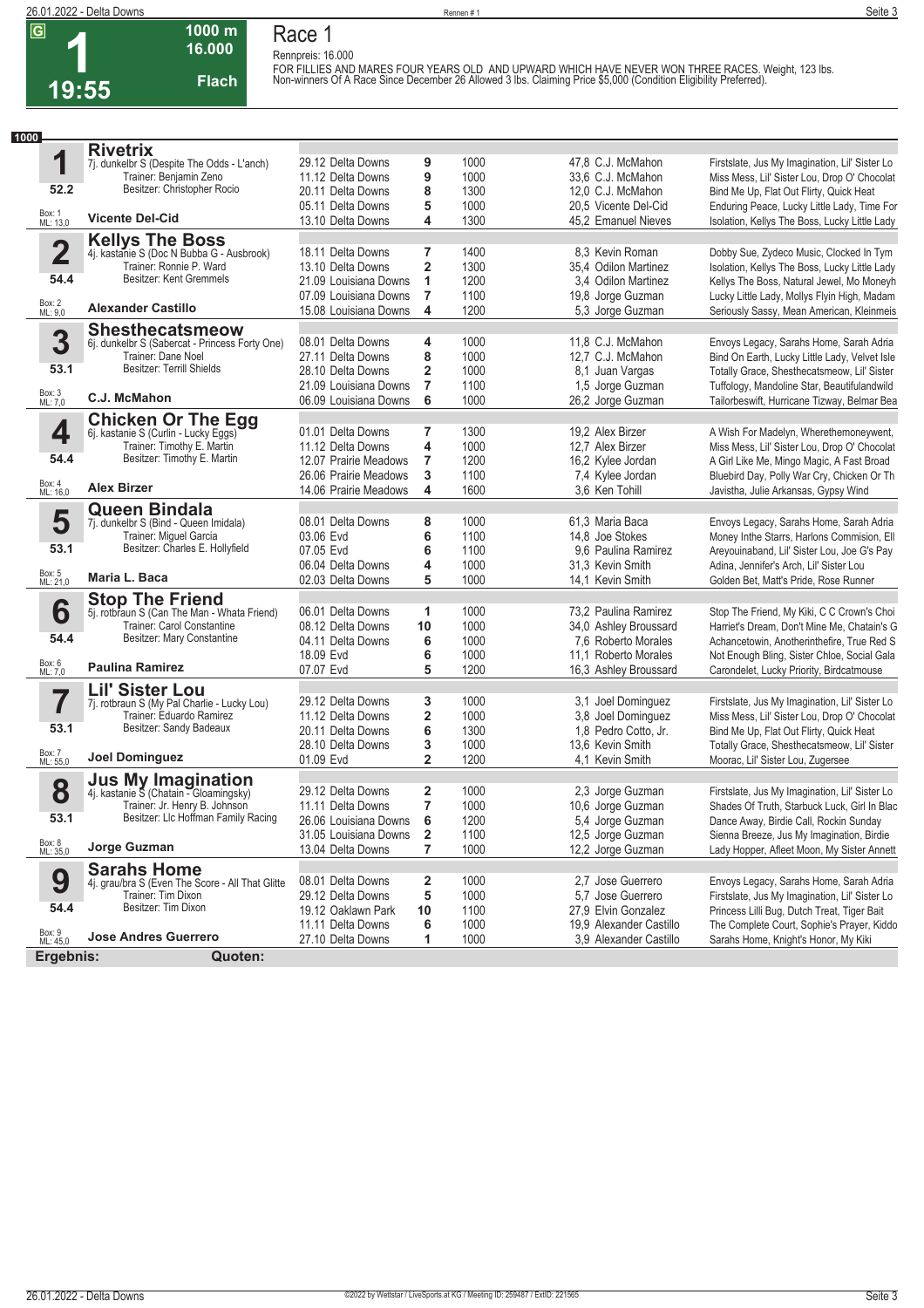

## **Race 2**

**1300 m 42.000** 

**Flach**

**Rennpreis: 42.000**

FOR FILLIES AND MARES FOUR YEARS OLD. AND UPWARD WHICH HAVE NEVER WON A RACE OTHER THAN MAIDEN, CLAIMING,<br>STARTER, WAIVER CLAIMING, STATE BRED ALLOWANCE, OR TRIAL OR WHICH HAVE NEVER WON TWO RACES OR CLAIMING<br>PRICE \$15,000

| 1300                    |                                                                  |                       |                |      |                           |                                               |
|-------------------------|------------------------------------------------------------------|-----------------------|----------------|------|---------------------------|-----------------------------------------------|
|                         | -aurieann                                                        |                       |                |      |                           |                                               |
| 1                       | 5j. dunkelbr S (Mucho Macho Man - Guanaha                        | 13.01 Delta Downs     | 1              | 1600 | 1.0 Alex Birzer           | Laurieann, Isolation, Blazing Charm           |
|                         | Trainer: Timothy E. Martin                                       | 15.12 Delta Downs     | 4              | 1000 | 10.3 Alex Birzer          | Icy Charlie, Southern Beauty, Four Princess   |
| 54.4                    | Besitzer: Stanley Fisk                                           | 19.11 Delta Downs     | 3              | 1400 | 4.7 Alex Birzer           | Bar Tap, Four Princesses, Laurieann           |
|                         |                                                                  | 30.04 Oaklawn Park    | 8              | 1600 | 5.5 David Cabrera         | Kasserine Pass, Perfect Ice Storm, Hello Da   |
| Box: 1<br>ML: 45,0      | <b>Alex Birzer</b>                                               | 20.03 Oaklawn Park    | 5              | 1700 | 1.8 David Cabrera         | Forevernoa, Luna Fortis, Hello Darling        |
|                         |                                                                  |                       |                |      |                           |                                               |
| $\overline{\mathbf{2}}$ | <b>Russian Roulette</b>                                          | 08.12 Delta Downs     | 6              | 1300 | ,6 Timothy Thornton       | Seven Jewels, Gee Gee, The Aurelia Factor     |
|                         | 6j. rotbraun S (Soldat - Mighty Arrow)<br>Trainer: Keith Charles | 12.11 Delta Downs     | 5              | 1600 | 3.5 Paulina Ramirez       | Kela's Turn. Becca's Rocket. Shes Our Fast    |
| 52.2                    | Besitzer: Keith Charles                                          | 30.10 Delta Downs     | 1              | 1300 | 1.8 Timothy Thornton      | Russian Roulette, Four Princesses, It'sfiftys |
|                         |                                                                  | 12.09 Prairie Meadows | $\overline{2}$ | 1600 | .9 Alex Birzer            | Clay's Moon Stone, Russian Roulette, A Fas    |
| Box: 2<br>ML: 7,0       | <b>Vicente Del-Cid</b>                                           | 23.08 Prairie Meadows | 1              | 1600 | 1.0 Alex Birzer           |                                               |
|                         |                                                                  |                       |                |      |                           | Russian Roulette, Clay's Moon Stone, Shac     |
|                         | <b>Big If True</b>                                               |                       |                |      |                           |                                               |
| 3                       | 4j. dunkelbr S (The Big Beast - Hassled)                         | 10.12 Delta Downs     | 1              | 1300 | .7 Ty Kennedy             | Big If True, Romantic Beast, Carondelet       |
|                         | Trainer: Thomas M. Amoss                                         | 28.10 Indiana Downs   | 4              | 1200 | 2.3 Eduardo Perez         | Voodoo Justice, Runninawaywithit, First Sq    |
| 54.4                    | Besitzer: Maggi Moss                                             | 18.10 Indiana Downs   | 1              | 1200 | .5 Eduardo Perez          | Big If True, Loona Luv, Fearless Anna         |
|                         |                                                                  | 15.09 Thistledown     | 4              | 1100 | 3.0 Angel Diaz            | Lucky To Have Me, Delta Gamma Cats, Wh        |
| Box: 3<br>ML: 24,0      | <b>Ty Kennedy</b>                                                | 02.09 Indiana Downs   | 4              | 1100 | 25.2 Eduardo Perez        | Cecilia's Hope, Chandana, D D Seven Thirty    |
|                         | <b>The Aurelia Factor</b>                                        |                       |                |      |                           |                                               |
| 4                       | 6j. grau/bra S (The Factor - Another Romance)                    | 31.12 Fair Grounds    | 3              | 1200 | 15,5 Wallynette Rodriguez | Tizafeelin, Curvette, The Aurelia Factor      |
|                         | Trainer: Jose Luis Ramirez                                       | 08.12 Delta Downs     | 3              | 1300 | 15,0 Wallynette Rodriguez | Seven Jewels, Gee Gee, The Aurelia Factor     |
| 54.4                    | Besitzer: Jose Luis Ramirez                                      | 19.11 Delta Downs     | 9              | 1400 | 15.7 Kevin Roman          | Bar Tap, Four Princesses, Laurieann           |
|                         |                                                                  | 30.10 Delta Downs     | 4              | 1300 | 27,8 Kevin Roman          | Russian Roulette, Four Princesses, It'sfiftys |
| Box: 4<br>ML: 6.0       | <b>Wallynette Rodriguez</b>                                      | 13.10 Delta Downs     | $\overline{7}$ | 1000 | 66,1 Cecily Evans         | Kela's Turn, Misty Day, Onerollofthedice      |
|                         | <b>Miss Charlie Sioux</b>                                        |                       |                |      |                           |                                               |
| 5                       | 5j. dunkelbr S (My Pal Charlie - Miss Dealbrea                   | 31.12 Delta Downs     | 5              | 1500 | 35.7 Alexander Castillo   | Strummer, Jet Sweep, Suzie's Dream            |
|                         | Trainer: Juan A. Larrosa                                         | 20.12 Delta Downs     | 5              | 1500 | 55.2 Alexander Castillo   | It'sfiftyshadetime, Saints N Muskets, Bow B   |
| 53.1                    | Besitzer: Pamela Stephenson                                      | 20.11 Delta Downs     | 4              | 1600 | 18.0 Jose Guerrero        | Sarah's Passion, Quikfast N Ahurry, Jet Sw    |
|                         |                                                                  | 14.09 Louisiana Downs | 6              | 1700 | 17,6 Alexander Castillo   | Silver Take Charge, Alliaceous, Tensas Tho    |
| Box: 5<br>ML: 9,0       | <b>Alexander Castillo</b>                                        | 27.06 Louisiana Downs | 4              | 1600 | 5.8 Alexander Castillo    | Marywood, Distractor Factor, Air Guitar Star  |
|                         | <b>Mongolian Humor</b>                                           |                       |                |      |                           |                                               |
| 6                       | 7j. kastanie S (Drosselmeyer - Yesenia)                          | 10.11 Delta Downs     | 5              | 1300 | .6 C.J. McMahon           | Love To Learn, Tailorbeswift, Oh My Oh        |
|                         | Trainer: Sarah Delany                                            | 15.08 Saratoga        | 4              | 1400 | 2,2 David Cohen           | Customerexperience, Viradia, Persian Quee     |
| 54.4                    | Besitzer: Kirk Bms Racing Stable (Sara                           | 22.07 Saratoga        | 1              | 1400 | 3,6 Benjamin Hernandez    | Mongolian Humor, Viradia, Persian Queen       |
|                         |                                                                  | 16.07 Saratoga        | 3              | 1800 | 11.8 Eric Cancel          | Absolute Love, Violent Trick, Mongolian Hu    |
| Box: 6<br>ML: 55,0      | <b>Casey Fusilier</b>                                            | 01.07 Belmont Park    | $\overline{2}$ | 1300 | 4,2 Manuel Franco         | Lovely Lady Lexi, Mongolian Humor, Persia     |
| Ergebnis:               | Quoten:                                                          |                       |                |      |                           |                                               |
|                         |                                                                  |                       |                |      |                           |                                               |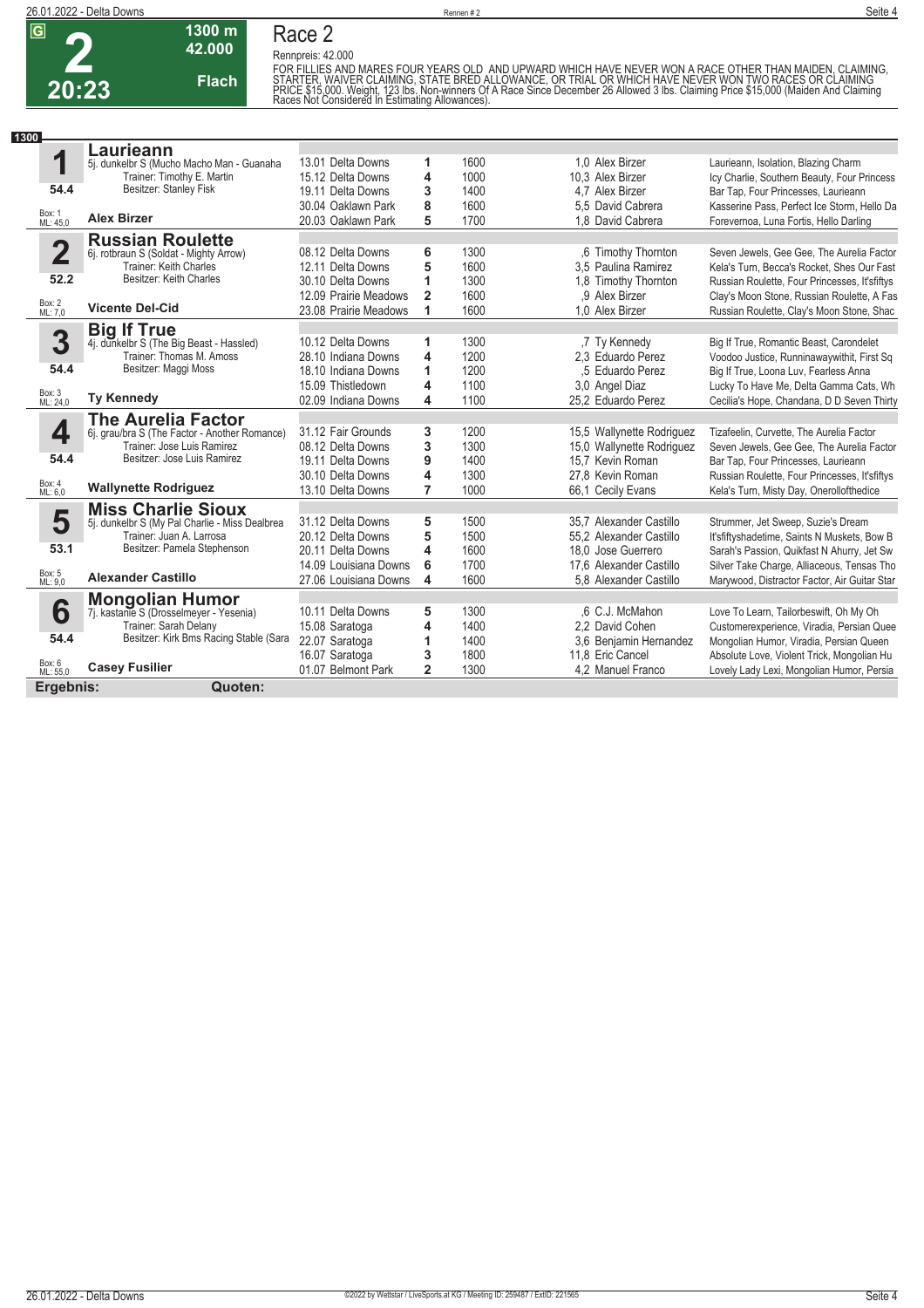| 26.01.2022 - Delta Downs |         | Seite 5 |
|--------------------------|---------|---------|
|                          | Rennen# |         |

#### **Race 3 Rennpreis: 25.000**

**1000 m 25.000** 

**Flach**

**FOR ACCREDITED LA BRED MAIDENS, FOUR YEARS OLD AND UPWARD. Weight, 123 lbs. Claiming Price \$20,000.** 

| 1000                            |                                                                                                                                           |                                        |                |              |                                            |                                                                                       |
|---------------------------------|-------------------------------------------------------------------------------------------------------------------------------------------|----------------------------------------|----------------|--------------|--------------------------------------------|---------------------------------------------------------------------------------------|
| 1                               | <b>Sadie's Light</b><br>4j. dunkelbr W (Sadie's Soldier - Sefas Light)<br>Trainer: Ronnie Averett                                         | 14.01 Delta Downs<br>05.01 Delta Downs | 5<br>4         | 1300<br>1000 | 6.5 Vicente Del-Cid<br>9.2 Vicente Del-Cid | Palante, Brimestone Kid, It's A Bird<br>In A Bind, It's A Bird, Blume                 |
| 53.5                            | Besitzer: Jr. Gerald L. Averett                                                                                                           | 23.12 Delta Downs<br>03.12 Delta Downs | 3<br>5         | 1000<br>1000 | 2.4 Vicente Del-Cid<br>2,5 Vicente Del-Cid | Speedofthespeed, Palante, Sadie's Light<br>Goodrockinalvin, It's A Bird, In A Bind    |
| Box: 1<br>ML: 5,0               | <b>Vicente Del-Cid</b>                                                                                                                    | 03.11 Delta Downs                      | $\overline{2}$ | 1000         | 55.5 Vicente Del-Cid                       | Big Brass Monkey, Sadie's Light, Double Yo                                            |
| $\overline{\mathbf{2}}$<br>55.8 | <b>Sharp Charlie</b><br>4j. rotbraun W (My Pal Charlie - Chic Jolie)<br>Trainer: Lee Thomas<br>Besitzer: Elite Thoroughbred Racing Ll     | 05.01 Delta Downs<br>03.12 Delta Downs | 5<br>4         | 1000<br>1000 | 1.9 Jarred Journet<br>15.0 Jarred Journet  | In A Bind, It's A Bird, Blume<br>Goodrockinalvin, It's A Bird, In A Bind              |
| Box: 2<br>ML: 28,0              | <b>Ashley Broussard</b>                                                                                                                   |                                        |                |              |                                            |                                                                                       |
| 3<br>55.8                       | <b>Jays Holiday</b><br>4j. dunkelbr H (Koh I Noor - Miss Helen Jay)<br>Trainer: Benjamin Zeno<br>Besitzer: Sebastien, Ronald J. And Seb   |                                        |                |              |                                            |                                                                                       |
| Box: 3<br>ML: 11,0              | <b>Kevin Roman</b>                                                                                                                        |                                        |                |              |                                            |                                                                                       |
| 4<br>55.8                       | <b>My Anatole</b><br>4j. kastanie W (Run Production - Cajun Camp)<br>Trainer: Clifford Dodson<br>Besitzer: Clifford Dodson                | 03.12 Delta Downs<br>03.11 Delta Downs | 10<br>10       | 1000<br>1000 | 94.8 Jose Guerrero<br>24.8 Jose Guerrero   | Goodrockinalvin, It's A Bird, In A Bind<br>Big Brass Monkey, Sadie's Light, Double Yo |
| Box: 4<br>ML: 16,0              | <b>Gerard Melancon</b>                                                                                                                    |                                        |                |              |                                            |                                                                                       |
| 5<br>55.8                       | <b>Zydeco Red</b><br>4j. kastanie W (Time Bandit - Believe In Katie)<br>Trainer: Scott Gelner<br>Besitzer: Scott Gelner                   |                                        |                |              |                                            |                                                                                       |
| Box: 5<br>ML: 4,0               | <b>Josean Rivera</b>                                                                                                                      |                                        |                |              |                                            |                                                                                       |
| 6<br>55.8                       | <b>Abbie Cajun Storm</b><br>5j. dunkelbr W (Uncle Abbie - Riddling)<br><b>Trainer: Brent Toups</b><br>Besitzer: Llc Cajun Coop            |                                        |                |              |                                            |                                                                                       |
| Box: 6<br>ML: 6,0               | <b>Jarred Journet</b>                                                                                                                     |                                        |                |              |                                            |                                                                                       |
| 55.8                            | <b>Amandas New Man</b><br>5j. rotbraun W (Custom For Carlos - Perfect Fi<br>Trainer: Jr. Ceburn L. Baker<br>Besitzer: Jr. Ceburn L. Baker | 13.01 Delta Downs                      | 5              | 1000         | 29,6 Vicente Del-Cid                       | Darkness Trembles, Meant For Me, Calico J                                             |
| Box: 7<br>ML: 9,0               | <b>Thomas L. Pompell</b>                                                                                                                  |                                        |                |              |                                            |                                                                                       |
| Ergebnis:                       | Quoten:                                                                                                                                   |                                        |                |              |                                            |                                                                                       |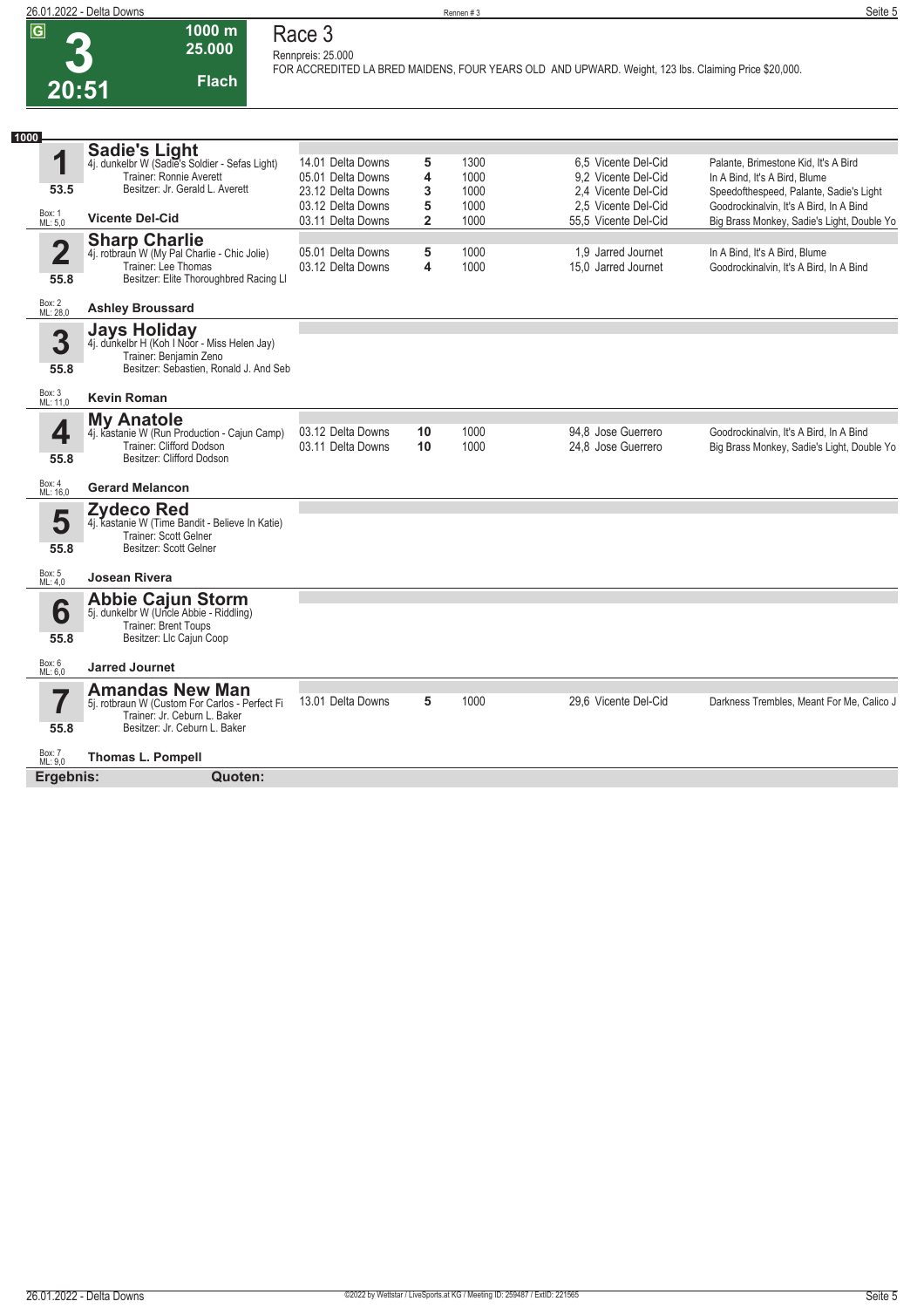

## **Race 4**

**1300 m 40.000** 

**Flach**

**Rennpreis: 40.000**



FOR ACCREDITED LA BRED FOUR YEAR OLDS AND UPWARD WHICH HAVE NEVER WON A RACE OTHER THAN MAIDEN.<br>CLAIMING, STARTER OR TRIAL OR WHICH HAVE NEVER WON TWO RACES. Weight, 123 Ibs. Non-winners Of A Race Since December<br>26 Allowed

| 1300                    |                                                |                   |                         |      |                        |                                               |
|-------------------------|------------------------------------------------|-------------------|-------------------------|------|------------------------|-----------------------------------------------|
|                         | <b>Shanghai Brother</b>                        |                   |                         |      |                        |                                               |
| 1                       | 4j. dunkelbr W (Shanghai Bobby - Tory's Triu   | 17.12 Delta Downs | 1                       | 1400 | 4.2 Timothy Thornton   | Shanghai Brother, Minister's Medal, Pleasan   |
|                         | Trainer: Karl Broberg                          | 20.11 Delta Downs | 1                       | 1300 | 1.9 Joe Stokes         | Shanghai Brother, Smoky Topaz, Ide Like H     |
| 53.5                    | Besitzer: Inc. End Zone Athletics              | 21.10 Delta Downs | $\overline{\mathbf{2}}$ | 1400 | 5.0 Joe Stokes         | Toe Bandit, Shanghai Brother, Windsor Aca     |
|                         |                                                | 04.09 Evd         | 3                       | 1200 | 1,2 Joe Stokes         | Richards Dream, Ima Sunny Song, Shangh        |
| Box: 1<br>ML: 28,0      | <b>Timothy Thornton</b>                        | 23.06 Evd         | 7                       | 1600 | 7,5 Pedro Cotto, Jr.   | Pepper Jack, Tin Delay, Seehoss               |
|                         | <b>Outlaw X.</b>                               |                   |                         |      |                        |                                               |
| $\overline{\mathbf{2}}$ | 6j. kastanie W (Flashback - Good Looking Girl) | 31.12 Delta Downs | 6                       | 1300 | 6.4 Gerard Melancon    | Doctor Leo, Wise Anchor, Huffs Taz A Boo      |
|                         | Trainer: Jr. Patrick Devereux                  | 08.12 Delta Downs | $\overline{\mathbf{2}}$ | 1600 | 4.8 Kevin Roman        | Tensas Toddy, Outlaw X., Toe Bandit           |
| 53.5                    | Besitzer: Brava Stables Llc                    | 12.11 Delta Downs | 5                       | 1300 | 4.2 Joe Stokes         | Common Law Cat, Huffs Taz A Boo, Your Ti      |
|                         |                                                | 15.09 Evd         | 1                       | 1300 | 3,7 Diego Saenz        | Outlaw X., Freudian Sip, Familiar Rhythm      |
| Box: 2<br>ML: 7,0       | <b>Gerard Melancon</b>                         | 18.08 Evd         | 4                       | 1400 | 3.8 Joel Dominguez     | Wicked Citi, Southpine Gift, Quality Producti |
|                         | Mr. Curlin                                     |                   |                         |      |                        |                                               |
| 3                       | 4j. rotbraun W (Curlin To Mischief - Lady Yank | 14.01 Delta Downs | 3                       | 1000 | 34,9 Thomas Pompell    | Pioneer Pride, Diablo Cat, Mr. Curlin         |
|                         | Trainer: Edith A. Mojica                       | 09.12 Delta Downs | 1                       | 1000 | 1,2 C.J. McMahon       | Mr. Curlin, Believe In Parts, Zongland        |
| 53.5                    | Besitzer: Inc. Mojica Stables                  | 11.11 Delta Downs | 4                       | 1000 | 24.3 Maria Baca        | Brad Eye, Ima Sunny Song, Coach Hudson        |
|                         |                                                | 15.05 Evd         | 6                       | 1000 | 8.8 Aubrie Green       | Desiard, Tripper John, Tigard Babes           |
| Box: 3<br>ML: 9,0       | <b>Thomas L. Pompell</b>                       | 04.03 Sam Houston | 6                       | 1000 | 30.8 Alfredo Contreras | Dancing Chicken, Wilton, Revelator            |
|                         | <b>Bunkie's Song</b>                           |                   |                         |      |                        |                                               |
| 4                       | 4j. kastanie H (Songandaprayer - Those Lion    | 31.12 Delta Downs | 5                       | 1300 | 2.2 Casey Fusilier     | Doctor Leo, Wise Anchor, Huffs Taz A Boo      |
|                         | Trainer: Allen Landry                          | 26.11 Delta Downs | $\overline{\mathbf{2}}$ | 1400 | 3.1 Joe Stokes         | Hulen, Bunkie's Song, Easy To Miss            |
| 53.5                    | Besitzer: John F. Earles                       | 10.11 Delta Downs | 4                       | 1000 | 7.3 Joe Stokes         | My Pal Mattie, Little Can, Cameo Dancer       |
|                         |                                                | 08.09 Evd         | 3                       | 1000 | 2,4 Timothy Thornton   | Hostile Afleet, Quest For Avette, Bunkie's S  |
| Box: 4<br>ML: 55,0      | <b>Joe Stokes</b>                              | 13.08 Evd         | 6                       | 1000 | 14.1 Joe Stokes        | Loveu And Proudofu, Saturday's Gold, Little   |
|                         | <b>Sy Michael</b>                              |                   |                         |      |                        |                                               |
| 5                       | 4j. rotbraun W (Court Vision - Coco's Shadow)  | 31.12 Delta Downs | 5                       | 1500 | 5,9 C.J. McMahon       | Our Blue Jay, Unfathomed, Toe Bandit          |
|                         | Trainer: Samuel Breaux                         | 30.07 Evd         | 8                       | 1600 | 3.7 Casey Fusilier     | Magawildtime, Coach Kenny, Wish Upon A        |
| 53.5                    | Besitzer: Terry Paul Bodin                     | 23.06 Evd         | 5                       | 1600 | 3.7 Casey Fusilier     | Drilling Report, Venn, Deer Crossing          |
|                         |                                                | 28.05 Evd         | 3                       | 1600 | 2,5 Casey Fusilier     | Sunrise Kitten, Maroon Maniac, Sy Michael     |
| Box: 5<br>ML: 13,0      | C.J. McMahon                                   | 30.04 Evd         | $\overline{2}$          | 1500 | 13,7 Casey Fusilier    | Sy Michael, City Park, Janets Jay Jay         |
|                         | <b>Fast Verdict</b>                            |                   |                         |      |                        |                                               |
| 6                       | 5j. dunkelbr W (Hampton Court - Freedom Afle   | 15.01 Delta Downs | $\overline{\mathbf{2}}$ | 1400 | 18.1 Kevin Roman       | Unfathomed, Fast Verdict, Wise Anchor         |
|                         | Trainer: Jr. Eric D. Nelson                    | 08.12 Delta Downs | 5                       | 1600 | 14,2 Joel Dominguez    | Tensas Toddy, Outlaw X., Toe Bandit           |
| 53.5                    | Besitzer: Steve Crowe                          | 26.11 Delta Downs | 4                       | 1700 | 6.2 Joel Dominguez     | Si Es Goya, Hatties Jewel, Big Money Mach     |
|                         |                                                | 25.08 Evd         | 1                       | 1600 | 6,3 Joel Dominguez     | Fast Verdict, Antietam Road, Singandcryind    |
| Box: 6<br>ML: 45,0      | <b>Kevin Roman</b>                             | 04.08 Evd         | $\overline{\mathbf{4}}$ | 1300 | 15,2 Joel Dominguez    | Maintainance Matt, Wicked Citi, Buckets       |
|                         | That's D 'cat                                  |                   |                         |      |                        |                                               |
| 7                       | 7j. kastanie W (D'wildcat - That's A Secret)   | 15.01 Delta Downs | 4                       | 1400 | 4.4 Jose Guerrero      | Unfathomed, Fast Verdict, Wise Anchor         |
|                         | Trainer: Sr. Dale White                        | 31.12 Delta Downs | 4                       | 1300 | 8.6 Jose Guerrero      | Doctor Leo, Wise Anchor, Huffs Taz A Boo      |
| 53.5                    | Besitzer: Sr. Dale White                       | 08.12 Delta Downs | 6                       | 1600 | 2,1 Casey Fusilier     | Tensas Toddy, Outlaw X., Toe Bandit           |
|                         |                                                | 13.11 Delta Downs | 8                       | 1600 | .7 Casey Fusilier      | Meditate, Tensas Toddy, Wise Guy              |
| Box: 7<br>ML: 7,0       | <b>Jose Andres Guerrero</b>                    | 13.10 Delta Downs | 3                       | 1600 | 2.4 Joe Stokes         | Standing Man, Bayou Jam, That's D 'cat        |
| Ergebnis:               | Quoten:                                        |                   |                         |      |                        |                                               |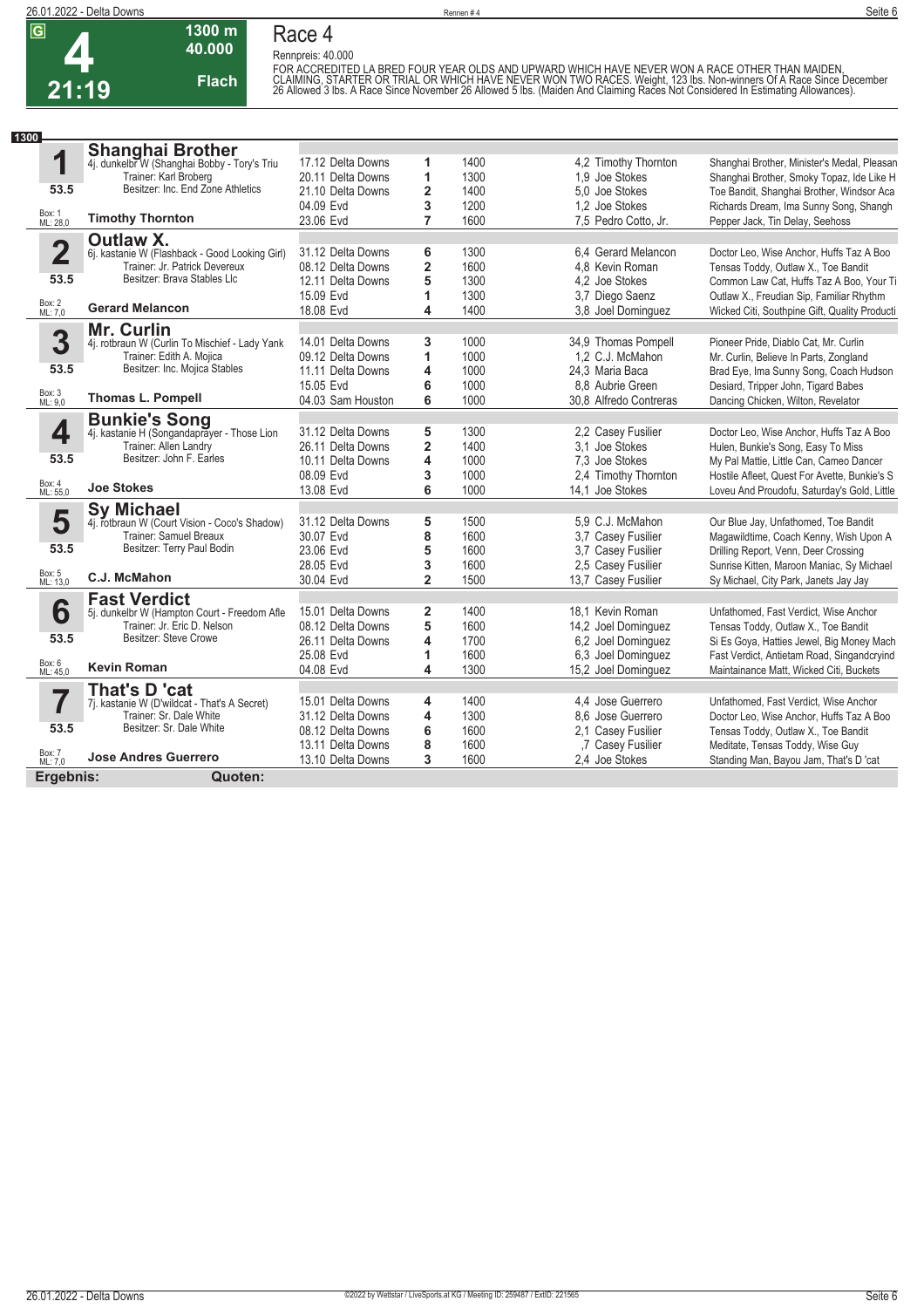**5**



**Race 5 Rennpreis: 26.000**

#### **21:47 1400 m 26.000 Flach**

FOR ACCREDITED LA BRED FILLIES AND MARES FOUR YEARS OLD AND UPWARD WHICH HAVE NEVER WON TWO RACES.<br>Weight, 123 Ibs. Non-winners Of A Race Since December 26 Allowed 3 Ibs. A Race Since Then Allowed 5 Ibs. Claiming Price \$2

| 1400<br><b>Miss Manassas</b><br>1<br>01.01 Delta Downs<br>1500<br>7.2 Jose Guerrero<br>6<br>Miss Charlie Gras, Keen On Keenan, Non B<br>6j. kastanie S (Cross Traffic - First Manassas)<br>Trainer: Thomas W. Nixon<br>4<br>04.12 Delta Downs<br>1400<br>16.3 Jose Guerrero<br>Visionofwildtimes, Non Binding, Keen On Ke<br>Besitzer: Lary D. Nixon<br>53.5<br>4<br>1600<br>30.10 Delta Downs<br>34.6 Emanuel Nieves<br>Strummer, Kappa Hill, Keen On Keenan<br>5<br>1200<br>15.8 Hector Del-Cid<br>20.09 Louisiana Downs<br>Lil Allie Dancer, Verrazano Island, D'wild Mu<br>Box: 1<br>ML: 6,0<br><b>Jose Andres Guerrero</b><br>4<br>1300<br>25.4 Hector Del-Cid<br>30.08 Louisiana Downs<br>Spirited Beauty, Verrazano Island, She's My<br><b>Kappa Hill</b><br>$\overline{\mathbf{2}}$<br>01.01 Delta Downs<br>1500<br>16,2 Ty Kennedy<br>4<br>Miss Charlie Gras, Keen On Keenan, Non B<br>4j. rotbraun S (My Pal Charlie - Phatsy's Drea<br>Trainer: Samuel Breaux<br>6<br>1400<br>04.12 Delta Downs<br>6,1 Ty Kennedy<br>Visionofwildtimes, Non Binding, Keen On Ke<br>Besitzer: III Edward J. Cloos<br>53.5<br>$\overline{2}$<br>30.10 Delta Downs<br>1600<br>13,4 Ty Kennedy<br>Strummer, Kappa Hill, Keen On Keenan<br>$\overline{\mathbf{2}}$<br>1200<br>15.1 Ty Kennedy<br>18.09 Evd<br>Beyond d'Oro, Kappa Hill, My Kiki |  |
|---------------------------------------------------------------------------------------------------------------------------------------------------------------------------------------------------------------------------------------------------------------------------------------------------------------------------------------------------------------------------------------------------------------------------------------------------------------------------------------------------------------------------------------------------------------------------------------------------------------------------------------------------------------------------------------------------------------------------------------------------------------------------------------------------------------------------------------------------------------------------------------------------------------------------------------------------------------------------------------------------------------------------------------------------------------------------------------------------------------------------------------------------------------------------------------------------------------------------------------------------------------------------------------------------------------------------------------|--|
|                                                                                                                                                                                                                                                                                                                                                                                                                                                                                                                                                                                                                                                                                                                                                                                                                                                                                                                                                                                                                                                                                                                                                                                                                                                                                                                                       |  |
|                                                                                                                                                                                                                                                                                                                                                                                                                                                                                                                                                                                                                                                                                                                                                                                                                                                                                                                                                                                                                                                                                                                                                                                                                                                                                                                                       |  |
|                                                                                                                                                                                                                                                                                                                                                                                                                                                                                                                                                                                                                                                                                                                                                                                                                                                                                                                                                                                                                                                                                                                                                                                                                                                                                                                                       |  |
|                                                                                                                                                                                                                                                                                                                                                                                                                                                                                                                                                                                                                                                                                                                                                                                                                                                                                                                                                                                                                                                                                                                                                                                                                                                                                                                                       |  |
|                                                                                                                                                                                                                                                                                                                                                                                                                                                                                                                                                                                                                                                                                                                                                                                                                                                                                                                                                                                                                                                                                                                                                                                                                                                                                                                                       |  |
|                                                                                                                                                                                                                                                                                                                                                                                                                                                                                                                                                                                                                                                                                                                                                                                                                                                                                                                                                                                                                                                                                                                                                                                                                                                                                                                                       |  |
|                                                                                                                                                                                                                                                                                                                                                                                                                                                                                                                                                                                                                                                                                                                                                                                                                                                                                                                                                                                                                                                                                                                                                                                                                                                                                                                                       |  |
|                                                                                                                                                                                                                                                                                                                                                                                                                                                                                                                                                                                                                                                                                                                                                                                                                                                                                                                                                                                                                                                                                                                                                                                                                                                                                                                                       |  |
|                                                                                                                                                                                                                                                                                                                                                                                                                                                                                                                                                                                                                                                                                                                                                                                                                                                                                                                                                                                                                                                                                                                                                                                                                                                                                                                                       |  |
|                                                                                                                                                                                                                                                                                                                                                                                                                                                                                                                                                                                                                                                                                                                                                                                                                                                                                                                                                                                                                                                                                                                                                                                                                                                                                                                                       |  |
|                                                                                                                                                                                                                                                                                                                                                                                                                                                                                                                                                                                                                                                                                                                                                                                                                                                                                                                                                                                                                                                                                                                                                                                                                                                                                                                                       |  |
| Box: 2<br>ML: 9,0<br><b>Ty Kennedy</b><br>3<br>23.07 Evd<br>1600<br>10,0 Diego Saenz<br>Tourrista, Racy Jaycee, Kappa Hill                                                                                                                                                                                                                                                                                                                                                                                                                                                                                                                                                                                                                                                                                                                                                                                                                                                                                                                                                                                                                                                                                                                                                                                                            |  |
| <b>Mean American</b>                                                                                                                                                                                                                                                                                                                                                                                                                                                                                                                                                                                                                                                                                                                                                                                                                                                                                                                                                                                                                                                                                                                                                                                                                                                                                                                  |  |
| 3<br>03.12 Delta Downs<br>4<br>1400<br>4.9 Vicente Del-Cid<br>Dianna's Jet. Crossed The Line. Us Second<br>4j. rotbraun S (Mean Season - A Sassy Americ                                                                                                                                                                                                                                                                                                                                                                                                                                                                                                                                                                                                                                                                                                                                                                                                                                                                                                                                                                                                                                                                                                                                                                               |  |
| $\overline{\mathbf{2}}$<br>1300<br>Trainer: Ronnie Averett<br>11.11 Delta Downs<br>,9 Vicente Del-Cid<br>Blue Ridge Queen, Mean American, Racely<br>Besitzer: Jr. Gerald L. Averett                                                                                                                                                                                                                                                                                                                                                                                                                                                                                                                                                                                                                                                                                                                                                                                                                                                                                                                                                                                                                                                                                                                                                   |  |
| 49.9<br>5<br>1300<br>21.10 Delta Downs<br>3.2 Donell Blake<br>Cyber Sneaker, Bear Tooth Pass, Kleinmeis                                                                                                                                                                                                                                                                                                                                                                                                                                                                                                                                                                                                                                                                                                                                                                                                                                                                                                                                                                                                                                                                                                                                                                                                                               |  |
| 4<br>27.08 Evd<br>1200<br>2.0 Joe Stokes<br>Sophie's Prayer, Brave City Girl, Beyond d'<br>Box: 3<br>ML: 5,0<br><b>Vicente Del-Cid</b>                                                                                                                                                                                                                                                                                                                                                                                                                                                                                                                                                                                                                                                                                                                                                                                                                                                                                                                                                                                                                                                                                                                                                                                                |  |
| $\overline{2}$<br>1200<br>15.08 Louisiana Downs<br>10,2 Donell Blake<br>Seriously Sassy, Mean American, Kleinmeis                                                                                                                                                                                                                                                                                                                                                                                                                                                                                                                                                                                                                                                                                                                                                                                                                                                                                                                                                                                                                                                                                                                                                                                                                     |  |
| <b>Here Comes Lovie</b>                                                                                                                                                                                                                                                                                                                                                                                                                                                                                                                                                                                                                                                                                                                                                                                                                                                                                                                                                                                                                                                                                                                                                                                                                                                                                                               |  |
| 4<br>06.01 Fair Grounds<br>1200<br>22.7 Rene Diaz<br>$\overline{2}$<br>4j. kastanie S (Lewis Michael - Michelle's Krac<br>Ain't She Dahrlin, Here Comes Lovie, Mara                                                                                                                                                                                                                                                                                                                                                                                                                                                                                                                                                                                                                                                                                                                                                                                                                                                                                                                                                                                                                                                                                                                                                                   |  |
| 1<br>Trainer: Jose Luis Ramirez<br>1600<br>21.12 Delta Downs<br>1.3 Wallynette Rodriguez<br>Here Comes Lovie, Our Little Girl, Zeatrical<br>53.5<br>Besitzer: Jose Luis Ramirez                                                                                                                                                                                                                                                                                                                                                                                                                                                                                                                                                                                                                                                                                                                                                                                                                                                                                                                                                                                                                                                                                                                                                       |  |
| 3<br>1200<br>05.12 Fair Grounds<br>3.9 Wallynette Rodriguez<br>Sweet Confusion, Palace Magic, Here Com                                                                                                                                                                                                                                                                                                                                                                                                                                                                                                                                                                                                                                                                                                                                                                                                                                                                                                                                                                                                                                                                                                                                                                                                                                |  |
| 4<br>1400<br>38,9 Wallynette Rodriguez<br>27.11 Delta Downs<br>Legendary Gift, One Time Around, Miss Dial<br>Box: 4<br><b>Wallynette Rodriguez</b>                                                                                                                                                                                                                                                                                                                                                                                                                                                                                                                                                                                                                                                                                                                                                                                                                                                                                                                                                                                                                                                                                                                                                                                    |  |
| 13.11 Delta Downs<br>4<br>1300<br>15.3 Alexander Castillo<br>Visionofwildtimes, Oak Hill Seniorita, Citizen<br>ML: 3.0                                                                                                                                                                                                                                                                                                                                                                                                                                                                                                                                                                                                                                                                                                                                                                                                                                                                                                                                                                                                                                                                                                                                                                                                                |  |
| <b>She's My Priority</b><br>4j. rotbraun S (Apriority - She's Prado's Idol)                                                                                                                                                                                                                                                                                                                                                                                                                                                                                                                                                                                                                                                                                                                                                                                                                                                                                                                                                                                                                                                                                                                                                                                                                                                           |  |
| 5<br>16.12 Delta Downs<br>3<br>1000<br>4.4 Joel Dominguez<br>Paisley Cross, Brave City Girl, She's My Pri<br><b>Trainer: Garland Goins</b><br>04.12 Delta Downs<br>1400<br>6.7 Kevin Roman                                                                                                                                                                                                                                                                                                                                                                                                                                                                                                                                                                                                                                                                                                                                                                                                                                                                                                                                                                                                                                                                                                                                            |  |
| 9<br>Visionofwildtimes, Non Binding, Keen On Ke<br>Besitzer: Garland Goins<br>53.5<br>$\overline{2}$<br>06.11 Delta Downs<br>1400<br>.6 Joel Dominguez<br>Beautiful Ending, She's My Priority, Aphrodit                                                                                                                                                                                                                                                                                                                                                                                                                                                                                                                                                                                                                                                                                                                                                                                                                                                                                                                                                                                                                                                                                                                               |  |
| 4<br>1600<br>14.10 Delta Downs<br>19.2 Kevin Roman<br>Sweet Prayers, Glory To Me, Miss Kennedy                                                                                                                                                                                                                                                                                                                                                                                                                                                                                                                                                                                                                                                                                                                                                                                                                                                                                                                                                                                                                                                                                                                                                                                                                                        |  |
| Box: 5<br>ML: 9,0<br><b>Joel Dominguez</b><br>4<br>1200<br>7,2 Jose Guerrero<br>20.09 Louisiana Downs<br>Lil Allie Dancer, Verrazano Island, D'wild Mu                                                                                                                                                                                                                                                                                                                                                                                                                                                                                                                                                                                                                                                                                                                                                                                                                                                                                                                                                                                                                                                                                                                                                                                |  |
|                                                                                                                                                                                                                                                                                                                                                                                                                                                                                                                                                                                                                                                                                                                                                                                                                                                                                                                                                                                                                                                                                                                                                                                                                                                                                                                                       |  |
| Alhambra Palace<br>1300<br>13.01 Delta Downs<br>4.7 Alex Birzer<br>1<br>Alhambra Palace, Girls Count, Citizens Rew                                                                                                                                                                                                                                                                                                                                                                                                                                                                                                                                                                                                                                                                                                                                                                                                                                                                                                                                                                                                                                                                                                                                                                                                                    |  |
| 6<br>4j. grau/bra S (Palace Malice - Unusual Strike)<br>4<br>1000<br><b>Trainer: Greg Tracy</b><br>31.12 Delta Downs<br>.9 Alex Birzer<br>Aden's Ransom, Time To Sleep, Later Later                                                                                                                                                                                                                                                                                                                                                                                                                                                                                                                                                                                                                                                                                                                                                                                                                                                                                                                                                                                                                                                                                                                                                   |  |
| Besitzer: Ltd. Peter Redekop B. C.<br>55.8<br>3<br>1300<br>11.12 Delta Downs<br>.7 Alex Birzer<br>Miss Charlie Gras, Citizens Reward, Alham                                                                                                                                                                                                                                                                                                                                                                                                                                                                                                                                                                                                                                                                                                                                                                                                                                                                                                                                                                                                                                                                                                                                                                                           |  |
| 4<br>04.11 Delta Downs<br>1000<br>6.8 Alex Birzer<br>Twn Ms Midship, In For A Penny, Summer I                                                                                                                                                                                                                                                                                                                                                                                                                                                                                                                                                                                                                                                                                                                                                                                                                                                                                                                                                                                                                                                                                                                                                                                                                                         |  |
| Box: 6<br>ML: 45,0<br><b>Alex Birzer</b><br>6<br>1200<br>10.05 Prairie Meadows<br>3,6 Lindey Wade<br>Super Ready, Faded Memories, Beauty Con                                                                                                                                                                                                                                                                                                                                                                                                                                                                                                                                                                                                                                                                                                                                                                                                                                                                                                                                                                                                                                                                                                                                                                                          |  |
|                                                                                                                                                                                                                                                                                                                                                                                                                                                                                                                                                                                                                                                                                                                                                                                                                                                                                                                                                                                                                                                                                                                                                                                                                                                                                                                                       |  |
| <b>Kenya Strike</b><br>30.10 Delta Downs<br>6<br>1600<br>27.6 Daniel Flores<br>Strummer, Kappa Hill, Keen On Keenan<br>4j. rotbraun S (Tenpins - Malindi)                                                                                                                                                                                                                                                                                                                                                                                                                                                                                                                                                                                                                                                                                                                                                                                                                                                                                                                                                                                                                                                                                                                                                                             |  |
| 3<br>1670<br>Trainer: Gerald Dale Romero<br>66.4 Daniel Flores<br>20.09 Louisiana Downs<br>Gurkha Gold, Abigail's Beauty, Kenya Strik                                                                                                                                                                                                                                                                                                                                                                                                                                                                                                                                                                                                                                                                                                                                                                                                                                                                                                                                                                                                                                                                                                                                                                                                 |  |
| Besitzer: Loretta Romero<br>53.5<br>$\overline{2}$<br>1600<br>15.08 Louisiana Downs<br>17,8 Alexander Castillo<br>Limitless Mazie, Kenya Strike, Tale Of Tens                                                                                                                                                                                                                                                                                                                                                                                                                                                                                                                                                                                                                                                                                                                                                                                                                                                                                                                                                                                                                                                                                                                                                                         |  |
| 6<br>1600<br>35.2 Kevin Smith<br>23.07 Evd<br>Tourrista, Racy Jaycee, Kappa Hill                                                                                                                                                                                                                                                                                                                                                                                                                                                                                                                                                                                                                                                                                                                                                                                                                                                                                                                                                                                                                                                                                                                                                                                                                                                      |  |
| Box: 7<br>ML: 11,0<br><b>Alexander Castillo</b><br>1300<br>12.04 Delta Downs<br>4<br>53,0 Alexander Castillo<br>Halfglamorous, Inawic, Steph's Spirit                                                                                                                                                                                                                                                                                                                                                                                                                                                                                                                                                                                                                                                                                                                                                                                                                                                                                                                                                                                                                                                                                                                                                                                 |  |
| Ergebnis:<br>Quoten:                                                                                                                                                                                                                                                                                                                                                                                                                                                                                                                                                                                                                                                                                                                                                                                                                                                                                                                                                                                                                                                                                                                                                                                                                                                                                                                  |  |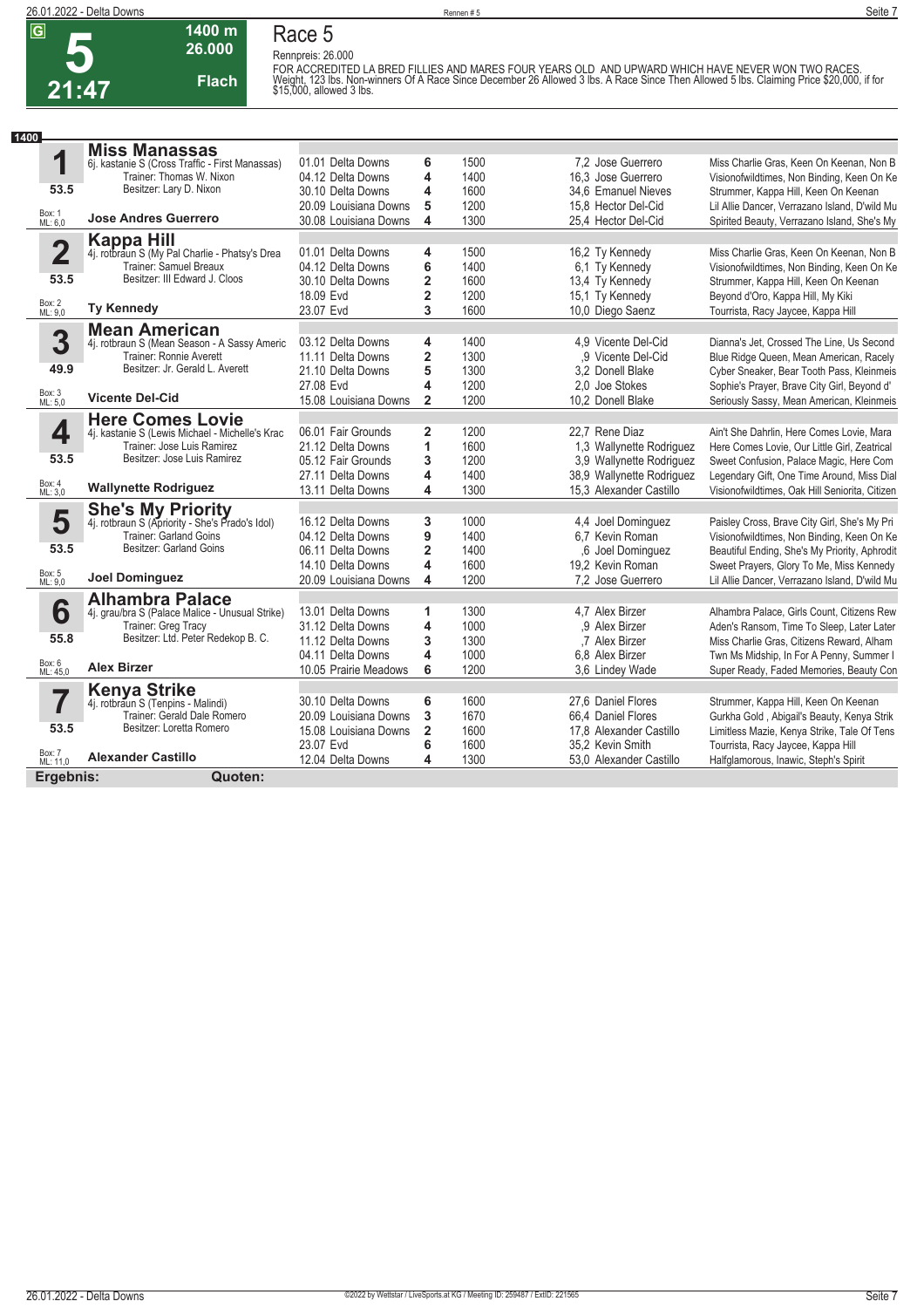**Rennpreis: 40.000**

**6 22:15**

# **Race 6**

**1300 m 40.000** 

**Flach**

**FOR MAIDENS, FOUR YEARS OLD AND UPWARD. Weight, 123 lbs. (Preference To Horses That Have Not Started For Less Than \$20,000 In Their Last Three Starts).** 

| 1300                    |                                                                    |                                              |                              |              |                                                    |                                                                               |
|-------------------------|--------------------------------------------------------------------|----------------------------------------------|------------------------------|--------------|----------------------------------------------------|-------------------------------------------------------------------------------|
| 4                       | <b>Tag Me</b>                                                      |                                              |                              |              |                                                    |                                                                               |
|                         | 4j. rotbraun W (Dramedy - Celtic Tigress)<br>Trainer: Tim Dixon    | 16.12 Remington Park<br>22.11 Remington Park | 2<br>$\overline{\mathbf{2}}$ | 1670<br>1600 | 2.7 Iram Diego<br>5.2 David Cabrera                | Kingsten's Gold, Tag Me, Claimjumper                                          |
| 55.8                    | Besitzer: Toby Ferrell                                             | 03.11 Remington Park                         | $\overline{2}$               | 1700         | 24.7 David Cabrera                                 | Glimpse Of Glory, Tag Me, Bull Ring<br>Mr Oklahoma City, Tag Me, Delvin To It |
|                         |                                                                    | 20.10 Remington Park                         | $\overline{\mathbf{4}}$      | 1700         | 5.7 David Cabrera                                  | Charing Cross, Delvin To It, Backstage Bud                                    |
| Box: 1<br>ML: 35,0      | <b>Alex Birzer</b>                                                 | 07.10 Remington Park                         | 4                            | 1100         | 3.2 Floyd Wethey Jr.                               | Mysterious Tale, Charing Cross, Craps Sho                                     |
|                         | <b>Meant For Me</b>                                                |                                              |                              |              |                                                    |                                                                               |
| $\overline{\mathbf{2}}$ | 4j. dunkelbr W (Outwork - Sacred Moon)                             | 13.01 Delta Downs                            | $\overline{2}$               | 1000         | 3,0 Jorge Guzman                                   | Darkness Trembles, Meant For Me, Calico J                                     |
| 55.8                    | Trainer: Jr. Henry B. Johnson<br>Besitzer: Gregory M. Hoffman      |                                              |                              |              |                                                    |                                                                               |
|                         |                                                                    |                                              |                              |              |                                                    |                                                                               |
| Box: 2<br>ML: 55,0      | Jorge Guzman                                                       |                                              |                              |              |                                                    |                                                                               |
|                         | <b>Calico Joe</b>                                                  |                                              |                              |              |                                                    |                                                                               |
| 3                       | 4j. rotbraun W (Shackleford - Indemand)                            | 13.01 Delta Downs                            | 3                            | 1000         | .8 Joel Dominguez                                  | Darkness Trembles, Meant For Me, Calico J                                     |
| 55.8                    | Trainer: Joel Berndt<br>Besitzer: Inc. (Bob Lothenbach) Lothen     | 11.11 Cd                                     | 4                            | 1300         | 7.7 Joel Rosario                                   | Windcracker, Roulette, Amazing Rocket                                         |
|                         |                                                                    |                                              |                              |              |                                                    |                                                                               |
| Box: 3<br>ML: 26,0      | <b>Joel Dominguez</b>                                              |                                              |                              |              |                                                    |                                                                               |
|                         | <b>Silver Chalice</b>                                              |                                              |                              |              |                                                    |                                                                               |
| 4                       | 5j. grau/bra H (Flashpoint - Crooked Halo)                         | 10.12 Delta Downs                            | 3                            | 1300         | 6,7 Jeffery Burningham                             | Cpriority, Justa Buster, Silver Chalice                                       |
| 54.4                    | Trainer: Jr. Henry West<br>Besitzer: Romero, Victor And Diggs, Li  | 26.11 Delta Downs<br>28.10 Delta Downs       | 7<br>3                       | 1400<br>1300 | 43.2 Jeffery Burningham<br>77,6 Jeffery Burningham | Wherever He Is, Rhythmic Ruler, Far Beyon<br>Mo Tap, Seehoss, Silver Chalice  |
|                         |                                                                    | 27.08 Evd                                    | 5                            | 1000         | 22,2 Kevin Smith                                   | Sun Striker, Benbow Cat, Grosse Tete Ian                                      |
| Box: 4<br>ML: 9.0       | <b>Jeffery Burningham</b>                                          | 24.07 Louisiana Downs                        | 3                            | 1200         | 40.5 Jeffery Burningham                            | Chrompton, Inthealy, Silver Chalice                                           |
|                         | <b>Butwaitthere'smore</b>                                          |                                              |                              |              |                                                    |                                                                               |
| 5                       | 4j. rotbraun W (Wicked Strong - J's Two Step                       | 13.01 Delta Downs                            | 4                            | 1000         | 10.7 Joe Stokes                                    | Darkness Trembles, Meant For Me, Calico J                                     |
| 55.8                    | Trainer: Darla S. Singh<br>Besitzer: Rohini Singh                  |                                              |                              |              |                                                    |                                                                               |
|                         |                                                                    |                                              |                              |              |                                                    |                                                                               |
| Box: 5<br>ML: 13,0      | <b>Joe Stokes</b>                                                  |                                              |                              |              |                                                    |                                                                               |
|                         | <b>Far Beyond</b>                                                  |                                              |                              |              |                                                    |                                                                               |
| 6                       | 4j. dunkelbr W (Bayern - Lake Michigan)<br>Trainer: Ronnie P. Ward | 26.11 Delta Downs                            | 3<br>3                       | 1400<br>1400 | 18.5 Odilon Martinez                               | Wherever He Is, Rhythmic Ruler, Far Beyon                                     |
| 55.8                    | Besitzer: Johnny M. Harrison                                       | 29.10 Delta Downs<br>09.08 Louisiana Downs   | $\overline{2}$               | 1100         | 24.3 Odilon Martinez<br>20.0 Odilon Martinez       | Akhnas, Wherever He Is, Far Beyond<br>Street Voss, Far Beyond, Grey Rogue     |
|                         |                                                                    | 20.06 Louisiana Downs                        | 5                            | 1300         | 4.2 Gerardo Mora                                   | Our Freddie Mac, Pretty Creative, Unspoke                                     |
| Box: 6<br>ML: 5,0       | <b>Kevin Roman</b>                                                 | 01.05 Louisiana Downs                        | 5                            | 1200         | 6.7 Gerardo Mora                                   | Sammy Danseur Jr., Speedofthespeed, Dia                                       |
| Ergebnis:               | Quoten:                                                            |                                              |                              |              |                                                    |                                                                               |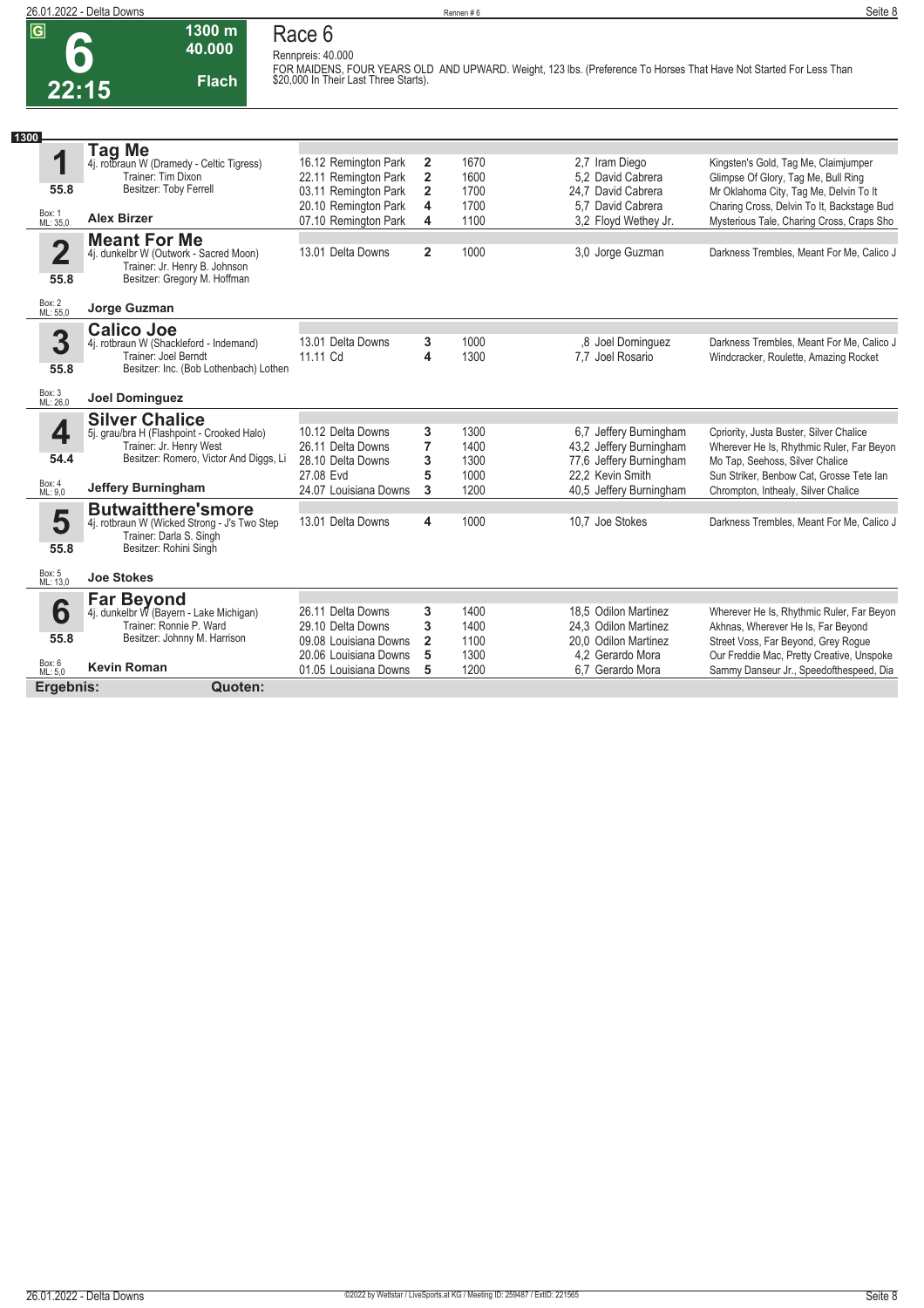## **Race 7 Rennpreis: 16.000**

**1300 m 16.000** 

**Flach**

**FOR FILLIES AND MARES FOUR YEARS OLD AND UPWARD WHICH HAVE NEVER WON TWO RACES. Weight, 123 lbs. Claiming Price \$5,000.** 

| 1300                    |                                                                         |                       |                         |      |                        |                                                 |
|-------------------------|-------------------------------------------------------------------------|-----------------------|-------------------------|------|------------------------|-------------------------------------------------|
|                         | <b>Cabo Sunset</b>                                                      |                       |                         |      |                        |                                                 |
| 1                       | 6j. dunkelbr S (Gauntlet - Gutierez Girl)                               | 30.07 Evd             | 6                       | 1400 | 95,9 Efigenio Ruiz     | Oh My Oh, Okalani, Sweet Amelia                 |
|                         | Trainer: Benjamin Zeno                                                  | 21.07 Evd             | 5                       | 1200 | 62,3 Efigenio Ruiz     | Birdcatmouse, Arkansas Bling, Midnight Trip     |
| 55.8                    | Besitzer: Yesenia Alaniz                                                | 30.06 Evd             | 5                       | 1300 | 69,6 Efigenio Ruiz     | Peaceful Vision, Typhoon Zing, Miss Invade      |
|                         |                                                                         | 18.06 Evd             | 7                       | 1500 | 64,7 Josean Rivera     | My Little Rosy, Kappa Hill, Gottabegolden       |
| Box: 6<br>ML: 11,0      | <b>Alexander Castillo</b>                                               | 26.05 Evd             | 5                       | 1300 | 21,1 Josean Rivera     | Wholeshackshimmies, Rhythm And Poetry,          |
|                         | <b>Bear Tooth Pass</b>                                                  |                       |                         |      |                        |                                                 |
| A<br>4                  | 5j. kastanie S (Smooth Air - Miso Good)                                 | 29.12 Delta Downs     | 5                       | 1300 | 34,3 Thomas Pompell    | Rockett Magic, Trappe The Cat, Boomtown         |
|                         | Trainer: Benjamin Zeno                                                  | 16.12 Delta Downs     | 7                       | 1000 | 57,8 Maria Baca        | Envoys Legacy, My Kiki, Prayers Saved           |
| 54.4                    | Besitzer: Yesenia Alaniz                                                | 02.12 Delta Downs     | 7                       | 1300 | 13.9 Paulina Ramirez   | Sassy Sue's Band, Marama, Fashion Merit         |
|                         |                                                                         | 17.11 Delta Downs     | 6                       | 1300 | 4,3 Joel Dominguez     | Poseidon's Magic, Velvet Night, Missgreeley     |
| Box: 8<br>ML: 11,0      | Thomas L. Pompell                                                       | 21.10 Delta Downs     | $\overline{2}$          | 1300 | 25,5 Joel Dominguez    | Cyber Sneaker, Bear Tooth Pass, Kleinmeis       |
|                         | <b>Infinite Solutions</b>                                               |                       |                         |      |                        |                                                 |
| $\overline{\mathbf{2}}$ | 5j. dunkelbr S (Real Solution - Galway Bay)                             | 13.04 Delta Downs     | 3                       | 1300 | 18.7 Antonio Quiles    | Romantic Beast, Chicken Or The Egg, Infinit     |
|                         | Trainer: Cortland Harrison                                              | 22.03 Delta Downs     | 1                       | 1300 | 3.9 Antonio Quiles     | Infinite Solutions, Racelynn, Sweet Perfectio   |
| 53.5                    | Besitzer: Blue Star Racing (Comardell)                                  | 08.02 Delta Downs     | 3                       | 1300 | 1,7 Antonio Quiles     | Connie Baby, Sweet Perfection, Infinite Solu    |
|                         |                                                                         | 25.01 Delta Downs     | $\overline{\mathbf{2}}$ | 1300 | 5.7 Antonio Quiles     | River Rain, Infinite Solutions, Taylor's Lightn |
| Box: 1<br>ML: 45,0      | <b>Vicente Del-Cid</b>                                                  | 24.10 Remington Park  | 8                       | 1600 | 72,1 Ronald Richard    | G's Alilcrazy, Erin's Creation, Miss Alpha Bel  |
|                         | <b>Takenforgranted</b>                                                  |                       |                         |      |                        |                                                 |
| 3                       | 4j. rotbraun S (Half Ours - Jaguariuna)                                 | 05.01 Delta Downs     | 3                       | 1000 | 4,6 Joel Dominguez     | Eponher, Prayers Saved, Takenforgranted         |
|                         | Trainer: Samuel Breaux                                                  | 08.12 Delta Downs     | 1                       | 1000 | 1,3 Joel Dominguez     | Takenforgranted, Shadesofgraymiss, Rich D       |
| 54.4                    | Besitzer: David E. Citron III                                           | 03.11 Delta Downs     | 6                       | 1000 | 7,1 Joel Dominguez     | Vallejo, Light As A Whisper, Roaring Quinn      |
|                         |                                                                         | 25.08 Evd             | 5                       | 1000 | 3,4 Ashley Broussard   | Perfect Peach, Dobby Sue, Last Ghost            |
| Box: 2<br>ML: 13,0      | <b>Joel Dominguez</b>                                                   | 04.08 Evd             | $\overline{2}$          | 1000 | 4.8 Ashley Broussard   | Menzel, Takenforgranted, Kasen's Sister         |
|                         |                                                                         |                       |                         |      |                        |                                                 |
| 4                       | <b>Stormy Sunrise</b><br>5j. rotbraun S (Storm And A Half - Loranger Su | 13.01 Delta Downs     | 3                       | 1300 | 13,8 Daniel Flores     | Streamer, Miss E. Fu, Stormy Sunrise            |
|                         | Trainer: Jr. Eric D. Nelson                                             | 30.12 Delta Downs     | 4                       | 1600 | 31.3 Odilon Martinez   | Kind Ways, Us Second Cute Pie, Fasted           |
| 55.8                    | Besitzer: Walter Slaight                                                | 03.12 Delta Downs     | 7                       | 1400 | 43,0 Odilon Martinez   | Dianna's Jet, Crossed The Line, Us Second       |
|                         |                                                                         | 22.08 Louisiana Downs | 1                       | 1600 | 12,1 Odilon Martinez   | Stormy Sunrise, Alittlebitofsmarty, Roma's C    |
| Box: 3<br>ML: 5,0       | <b>Daniel S. Flores</b>                                                 | 02.08 Louisiana Downs | 3                       | 1670 | 5.5 Odilon Martinez    | Merlin's Sister, Roma's Choice, Stormy Sunr     |
|                         | <b>Okalani</b>                                                          |                       |                         |      |                        |                                                 |
| 5                       | 4j. rotbraun S (Two Step Salsa - Bella Couture                          | 06.01 Delta Downs     | 6                       | 1000 | 12,6 Devin Magnon      | Stop The Friend, My Kiki, C C Crown's Choi      |
|                         | Trainer: Rylee Grudzien                                                 | 19.08 Evd             | 4                       | 1200 | 1,5 Devin Magnon       | Gaby's Promise, Mave Runner, Crider Chas        |
| 55.8                    | Besitzer: Rylee Grudzien                                                | 30.07 Evd             | 2                       | 1400 | ,6 Devin Magnon        | Oh My Oh, Okalani, Sweet Amelia                 |
|                         |                                                                         | 14.07 Evd             | 1                       | 1300 | 2,0 Devin Magnon       | Okalani, Brave City Girl, Point Of Victory      |
| Box: 4<br>ML: 7,0       | Devin H. Magnon                                                         | 20.06 Gulfstream Park | 7                       | 1400 | 50,2 Carlos Lugo       | Maricopa, Future Princess, Lunar Blast          |
|                         | <b>Miss Miracle Girl</b>                                                |                       |                         |      |                        |                                                 |
| 6                       | 4j. dunkelbr S (Dialed In - My Girl Courtney)                           | 29.12 Delta Downs     | 7                       | 1600 | 29,9 Joel Dominguez    | C. F. Shelauh, Tale Of Tensas, Who Dat Gr       |
|                         | Trainer: Juan A. Larrosa                                                | 04.12 Delta Downs     | 5                       | 1600 | 7,9 Joel Dominguez     | Missgreeley'ssong, C. F. Shelauh, Gifted Ta     |
| 54.4                    | Besitzer: Juan Larrosa                                                  | 18.11 Delta Downs     | 5                       | 1600 | 6,7 Joel Dominguez     | Cajun Shots, Abigail G, C. F. Shelauh           |
|                         |                                                                         | 04.11 Delta Downs     | 8                       | 1600 | 4,2 Joel Dominguez     | Dreamit, Last Destiny, Miss Mabelee             |
| Box: 5<br>ML: 16,0      | Kevin Roman                                                             | 21.10 Delta Downs     | $\overline{\mathbf{2}}$ | 1600 | 16,5 Joel Dominguez    | Sweet Amelia, Miss Miracle Girl, Midnight Tr    |
|                         | <b>Madison Joy</b>                                                      |                       |                         |      |                        |                                                 |
|                         | 4j. kastanie S (Jack Milton - Adamas)                                   | 08.01 Delta Downs     | 1                       | 1300 | ,4 Casey Fusilier      | Madison Joy, Light As A Whisper, Storm Br       |
|                         | Trainer: Sarah Delany                                                   | 30.12 Fair Grounds    | 5                       | 1200 | 4,7 Colby Hernandez    | Loneshilohspecial, Palace Magic, Pi Yo Prin     |
| 55.8                    | Besitzer: Thomas Carr                                                   | 27.11 Delta Downs     | 5                       | 1400 | 9,7 Alexander Castillo | Legendary Gift, One Time Around, Miss Dial      |
|                         |                                                                         | 30.10 Delta Downs     | $\overline{\mathbf{2}}$ | 1000 | 1.4 Alexander Castillo | Sharons'moonshadow, Madison Joy, Mairsil        |
| Box: 7<br>ML: 3,0       | <b>Casey Fusilier</b>                                                   | 20.09 Louisiana Downs | $\mathbf{2}$            | 1300 | 2.0 Jose Guerrero      | Plum Good, Madison Joy, Dream Town              |
|                         | <b>Klassy Point</b>                                                     |                       |                         |      |                        |                                                 |
| 8                       | 4j. rotbraun S (Bower's Point - Klassy K. O.)                           | 13.01 Delta Downs     | 4                       | 1300 | 14,1 Jose Guerrero     | Streamer, Miss E. Fu, Stormy Sunrise            |
|                         | Trainer: Tim Dixon                                                      | 11.12 Delta Downs     | 1                       | 1000 | 3.0 Jose Guerrero      | Klassy Point, Untamed Money, Slewpy's Hal       |
| 55.8                    | Besitzer: Keene Thoroughbreds Llc                                       | 13.11 Remington Park  | 7                       | 1200 | 78,5 Obed Sanchez      | Take Charge Patti, Star In The Sky, My Raci     |
|                         |                                                                         | 30.09 Remington Park  | 6                       | 1200 | 14,2 Obed Sanchez      | Goody Two Sioux, Star In The Sky, Lady Pa       |
| Box: 9<br>ML: 9,0       | <b>Jose Andres Guerrero</b>                                             | 09.09 Remington Park  | 5                       | 1100 | 13,7 Bethany Taylor    | My Babys Gone, Goody Two Sioux, Star In         |
| Ergebnis:               | Quoten:                                                                 |                       |                         |      |                        |                                                 |
|                         |                                                                         |                       |                         |      |                        |                                                 |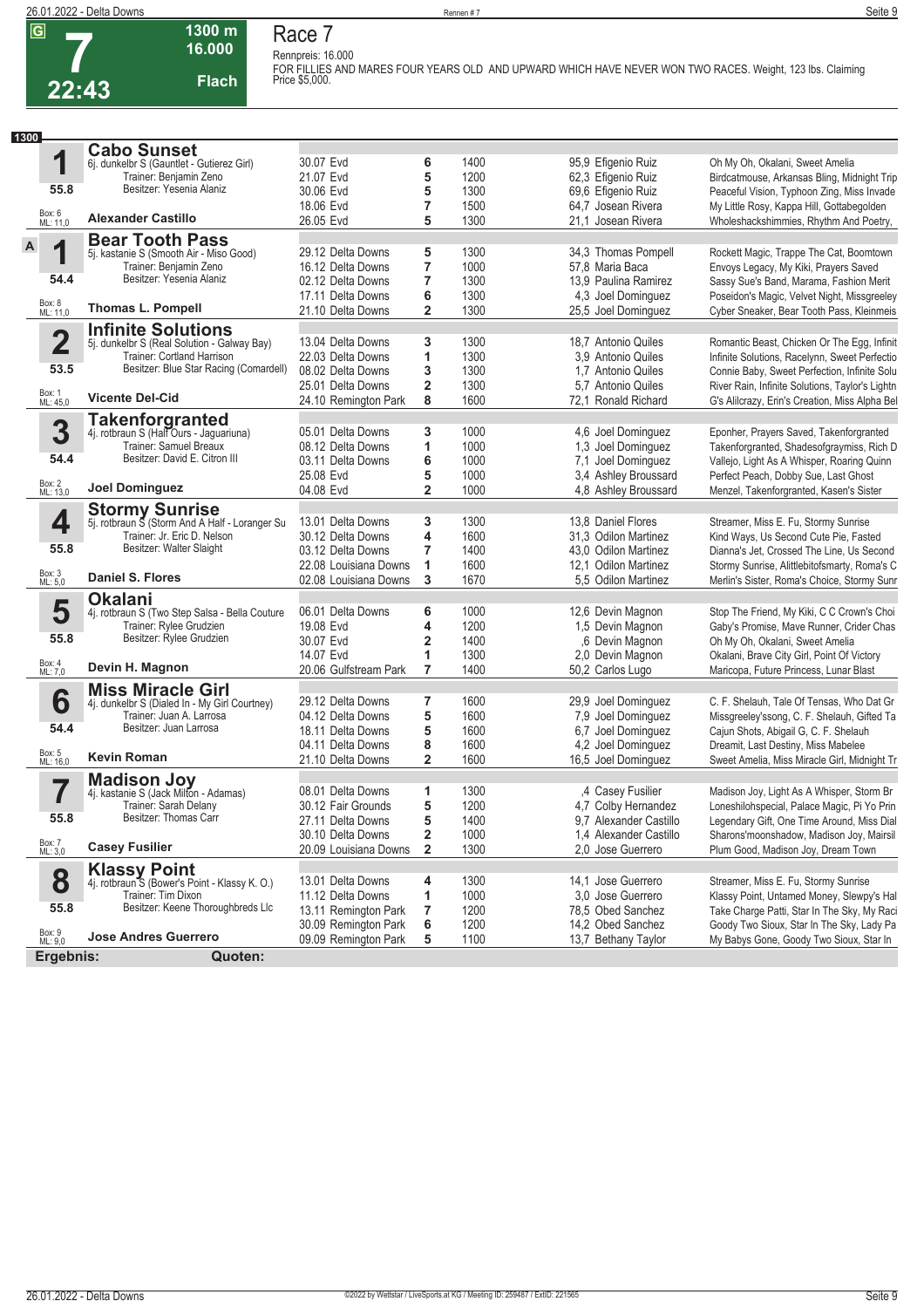**8**

**Race 8 Rennpreis: 15.000**

**15.000 Flach**

**1000 m**

**FOR FOUR YEAR OLDS AND UPWARD WHICH HAVE NOT WON A RACE SINCE JULY 26, 2021. Weight, 123 lbs. Claiming Price \$4,000.** 

| 1000                    |                                                                      |                         |                         |              |                                               |                                              |
|-------------------------|----------------------------------------------------------------------|-------------------------|-------------------------|--------------|-----------------------------------------------|----------------------------------------------|
|                         | <b>Getaloadofthis</b>                                                |                         |                         |              |                                               |                                              |
| 1                       | 7j. grau/bra W (Graydar - Veronica's Lake)                           | 29.12 Delta Downs       | 6                       | 1000         | 7,7 Devin Magnon                              | Scrappy Artie, Backshot, Spankhurst          |
|                         | Trainer: Rylee Grudzien                                              | 06.06 Lone Star         | 5                       | 1000         | 3.0 Leandro Goncalves                         | Mr. Production, Replete, Kris' Wild Kat      |
| 55.8                    | Besitzer: Penn Family Racing                                         | 23.05 Lone Star         | 3                       | 1000         | 1.7 Leandro Goncalves                         | Best You Ever Seen, Mr. Production, Getalo   |
|                         | Devin H. Magnon                                                      | 31.03 Sam Houston       | 7                       | 1000         | 1.5 Leandro Goncalves                         | Pickens, Bibleman, Valiant Appeal            |
| Box: 1<br>ML: 7,0       |                                                                      | 12.03 Sam Houston       | 1                       | 1100         | 2.7 Leandro Goncalves                         | Getaloadofthis, Larch, Royal Privacy         |
|                         | <b>Cabot Trail</b>                                                   |                         |                         |              |                                               |                                              |
| $\overline{\mathbf{2}}$ | 6j. rotbraun W (Quality Road - Mindfully)                            | 15.01 Delta Downs       | 2                       | 1300         | 8,1 Thomas Pompell                            | Lovethatcause, Cabot Trail, Park Ridge Ben   |
|                         | Trainer: Randy L. Klopp<br>Besitzer: Robert A. Ray                   | 29.12 Delta Downs       | 9                       | 1000         | 9,3 Thomas Pompell                            | Coco Tiger, Best You Ever Seen, I'll Raise Y |
| 55.8                    |                                                                      | 27.10 Indiana Downs     | 7                       | 1100         | 2,7 Thomas Pompell                            | Sacred Kiki Bird, Nyoman, Uncle Momo         |
| Box: 2<br>ML: 55,0      | <b>Thomas L. Pompell</b>                                             | 25.08 Indiana Downs     | $\overline{2}$          | 1200         | ,9 Thomas Pompell                             | Polo Art, Cabot Trail, Rooster               |
|                         |                                                                      | 22.07 Indiana Downs     | 1                       | 1200         | .9 Thomas Pompell                             | Cabot Trail, Pass The Biscuits, Hesabully    |
|                         | <b>Troy Ounce</b>                                                    |                         |                         |              |                                               |                                              |
| 3                       | 6j. rotbraun H (Goldencents - Lazaria Lass)                          | 04.12 Remington Park    | 4                       | 1100         | 20,0 Roman Cruz                               | Ruxin, Kats Second Silver, Sedaris           |
|                         | Trainer: Tim Dixon<br>Besitzer: Toby Ferrell                         | 23.11 Remington Park    | 4                       | 1100         | 11,0 Roman Cruz                               | He's A Ranger, Ruxin, Colonel Tom            |
| 55.8                    |                                                                      | 28.10 Remington Park    | 8                       | 1100         | 10,8 Iram Diego                               | Reverend Aj, Moro Charlie, Sigur Ros         |
| Box: 3<br>ML: 16,0      | <b>Alberto Pusac</b>                                                 | 16.10 Remington Park    | 5                       | 1300         | 20,2 Iram Diego                               | Declined, Just Ask Joel, With The Band       |
|                         |                                                                      | 16.09 Remington Park    | 8                       | 1100         | 12,7 Alfredo Triana Jr.                       | Muni Muni Slew, Reverend Aj, Caney's Gho     |
|                         | <b>Spread The Faith</b>                                              |                         |                         |              |                                               |                                              |
| 4                       | 6j. kastanie W (Mass Media - Fancey Faith)                           | 07.01 Delta Downs       | 6                       | 1000         | 23,4 Joel Dominguez                           | Lunar Light, Top Brass, Baptism              |
|                         | Trainer: Robert D. Schultz                                           | 09.12 Delta Downs       | 9                       | 1000         | 81,5 Jose Guerrero                            | Aw Shucks, Lenape Drive, Broad Decision      |
| 54.4                    | Besitzer: Four Star Racing                                           | 09.08 Louisiana Downs   | $\overline{7}$          | 1100         | 16,8 Jose Guerrero                            | Golden Palace, Theboyzhour, Slam's Man       |
|                         |                                                                      | 11.07 Louisiana Downs   | 5                       | 1100         | 11.7 Alexander Castillo                       | Interactif Moment, Rahfees Man, D'yeti Man   |
| Box: 4<br>ML: 13,0      | <b>Jose Andres Guerrero</b>                                          | 27.06 Louisiana Downs   | 7                       | 1100         | 5.5 Jose Guerrero                             | Rock N Sake, Donna's Court, Cryptozonic      |
|                         | <b>Fire Blaster</b>                                                  |                         |                         |              |                                               |                                              |
| 5                       | 8j. dunkelbr W (Star Guitar - Wine Diva)                             | 30.12 Fair Grounds      | 4                       | 1200         | 1,7 Adam Beschizza                            | Too Much Bourbon, Cryptozonic, Rahfees       |
|                         | Trainer: Ron Faucheux                                                | 05.12 Fair Grounds      | 2                       | 1100         | 3.4 Adam Beschizza                            | Southern Swagg, Fire Blaster, Interactif Mo  |
| 54.4                    | Besitzer: Allen Cassedy                                              | 17.09 Evd               | 7                       | 1200         | 2,9 Diego Saenz                               | Park Ridge Benny, Boston Repo, Why Joey      |
|                         |                                                                      | 25.08 Evd               | 3                       | 1100         | 6,3 Joel Dominguez                            | Club Soda, C'mon Ve, Fire Blaster            |
| Box: 5<br>ML: 9,0       | <b>Ty Kennedy</b>                                                    | 03.08 Louisiana Downs   | 5                       | 1200         | 5,3 Ty Kennedy                                | Pickens, Queeten, Cheers To Berti            |
|                         | <b>Freudian Sip</b>                                                  |                         |                         |              |                                               |                                              |
| 6                       | 6j. rotbraun W (Freud - Grape Cottage)                               | 30.12 Delta Downs       | 4                       | 1300         | 1,3 C.J. McMahon                              | Jazz It Up, Fresh One, Laddie Boy            |
|                         | Trainer: Karl Broberg                                                | 15.12 Delta Downs       | 4                       | 1000         | 5,5 Devin Magnon                              | Beauty Boy, Lion Heart Legend, Wonder Ru     |
| 55.8                    | Besitzer: Inc. End Zone Athletics                                    | 24.11 Delta Downs       | 2                       | 1000         | 5,5 Devin Magnon                              | Rusty Cage, Freudian Sip, Dare Felix         |
|                         |                                                                      | 27.10 Delta Downs       | 8                       | 1300         | 2,4 Timothy Thornton                          | Southpine Gift, Town Drunk, Half A Bite      |
| Box: 6<br>ML: 45,0      | <b>Timothy Thornton</b>                                              | 15.09 Evd               | $\overline{\mathbf{2}}$ | 1300         | 1,4 Ty Kennedy                                | Outlaw X., Freudian Sip, Familiar Rhythm     |
|                         | <b>Dried Pepper</b><br>4j. dunkelbr W (Govenor Charlie - Unbridled M |                         |                         |              |                                               |                                              |
| 7                       |                                                                      | 13.01 Delta Downs       | 5                       | 1000         | 7,0 Alberto Pusac                             | Common Knowledge, Conative, O'L Red          |
|                         | Trainer: Chris Richard                                               | 01.12 Delta Downs       | 9                       | 1300         | 6.9 Alex Birzer                               | Union Station, Dusty Hill, Jackman           |
| 55.8                    | Besitzer: Jason Totaram                                              | 05.11 Delta Downs       | 6                       | 1000         | 3,4 Alex Birzer                               | Old Indian Trick, Dusty Hill, Mister K       |
|                         |                                                                      | 15.09 Canterbury Park   | 3                       | 1300         | 3,9 Luis Negron                               | Riverboat Gambler, Crime Spree, Dried Pep    |
| Box: 7<br>ML: 35,0      | <b>Gerard Melancon</b>                                               | 29.08 Canterbury Park   | 3                       | 1200         | 4,5 Ry Eikleberry                             | Wild Behavior, Mine My Time, Dried Pepper    |
|                         | <b>Baptism</b>                                                       |                         |                         |              |                                               |                                              |
| 8                       | 5j. rotbraun W (Ordained - Safe N Rich)                              | 07.01 Delta Downs       | 3                       | 1000         | 3.9 Daniel Flores                             | Lunar Light, Top Brass, Baptism              |
|                         | Trainer: Tim Dixon                                                   | 16.12 Remington Park    | $\overline{7}$          | 1000         | 65,5 Weston Hamilton                          | Ghostly Who, Hansens Mischief, Euramaste     |
| 55.8                    | Besitzer: Tim Dixon                                                  | 14.10 Remington Park    | 6                       | 1100         | 78,8 Alfredo Triana Jr.                       | One Son Of A Chief, Speedy Dansmere, Gh      |
|                         |                                                                      | 02.09 Remington Park 10 |                         | 1100         | 52,2 Benny Landeros                           | Ghostly Who, Smarty Grimes, Full Trigger     |
| Box: 8<br>ML: 11,0      | Daniel S. Flores                                                     | 21.08 Remington Park 11 |                         | 1000         | 108,6 Benny Landeros                          | Agent McGee, He's Munnie, Royal Bertrand     |
|                         | <b>Oneholylion</b>                                                   |                         |                         |              |                                               |                                              |
| 9                       | 7j. rotbraun W (Lion Tamer - Steel Gray Guitar                       | 07.01 Delta Downs       | 5                       | 1000         | 5.8 Alex Birzer                               | Lunar Light, Top Brass, Baptism              |
|                         | Trainer: Juan A. Larrosa                                             | 10.12 Delta Downs       | 6                       | 1000         | 61,1 Alex Birzer                              | My Pal Mattie, Jamaican Me, Little Can       |
| 54.4                    | Besitzer: Juan Larrosa                                               | 21.10 Delta Downs       | 3                       | 1000         | 4,8 Ashley Broussard                          | Theboyzhour, Warriors Gem, Oneholylion       |
|                         |                                                                      | 15.09 Evd               | 3                       | 1000         | 7,0 Ashley Broussard                          | Mistake Present, Whenthedovescry, Onehol     |
| Box: 9<br>ML: 16,0      | <b>Alex Birzer</b>                                                   | 13.08 Evd               | 4                       | 1000         | 5.8 Joe Stokes                                | Tale Of A Storm, Jake The Band Man, Greel    |
|                         | <b>Black Justice</b>                                                 |                         |                         |              |                                               |                                              |
| 1                       | 8j. dunkelbr W (Orthodox - Jenny'star)                               | 06.01 Delta Downs       | 8                       | 1000         | 61,4 Casey Fusilier                           | War Song, Lion Heart Legend, Wonder Run      |
|                         | Trainer: Andy L. Rogers                                              | 20.11 Delta Downs       | 8                       | 1000         | 67,5 Casey Fusilier                           | Mr. Priority, Warriors Gem, Masterly         |
|                         | Besitzer: Jerod M. Landry                                            | 15.09 Evd               | 8                       | 1000         | 68,0 Casey Fusilier                           | Mistake Present, Whenthedovescry, Onehol     |
| 52.2                    |                                                                      |                         |                         |              |                                               |                                              |
| Box: 10<br>ML: 21,0     | <b>Vicente Del-Cid</b>                                               | 23.06 Evd<br>29.05 Evd  | 7<br>6                  | 1000<br>1000 | 42,9 Kody Kellenberger<br>20,3 Kevin Deaville | Sr. Clarky, Oneholylion, Colonel Pike        |